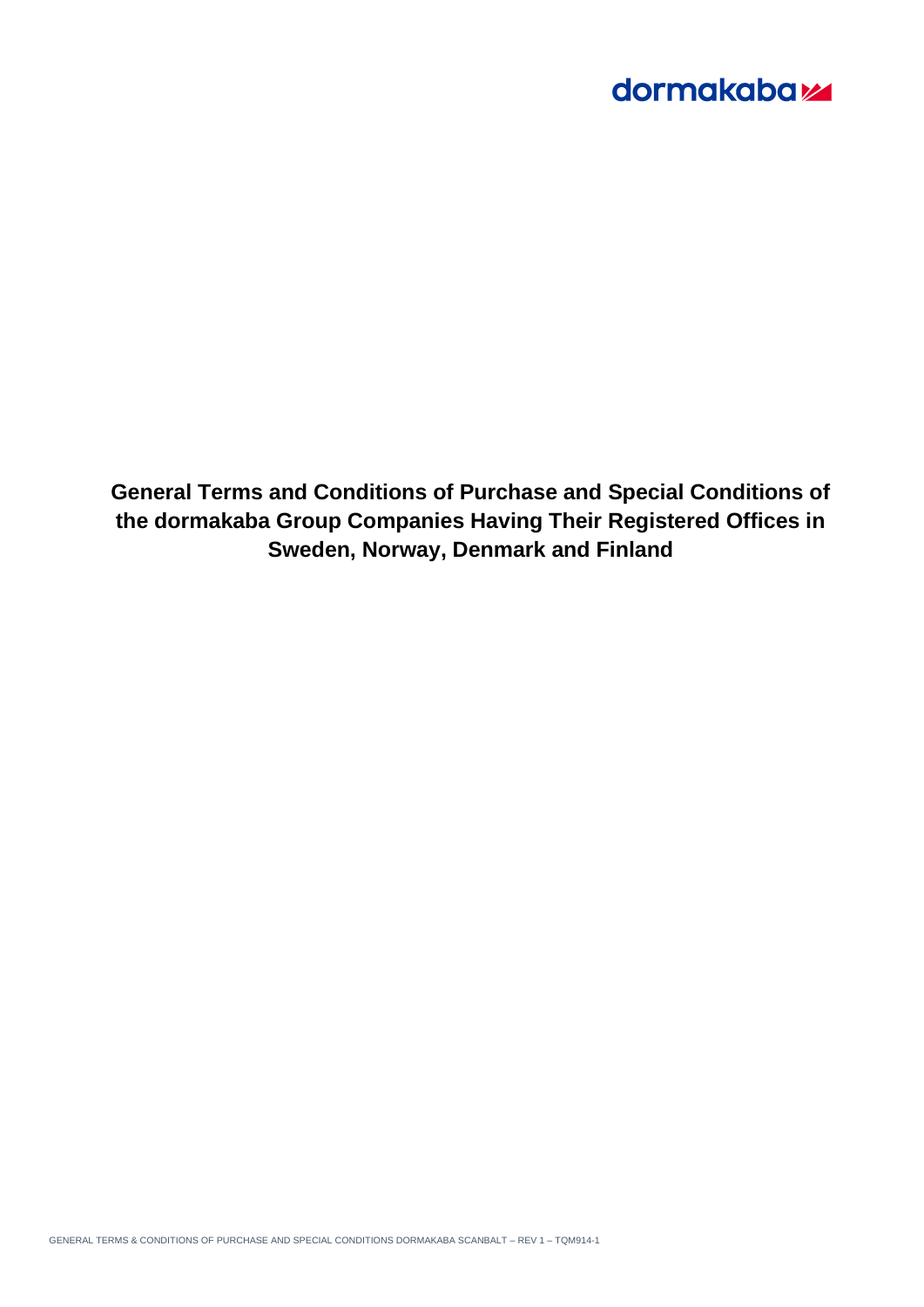| <b>A.</b>     |                                                                       |  |
|---------------|-----------------------------------------------------------------------|--|
| 1.            |                                                                       |  |
| 2.            |                                                                       |  |
| 3.            | Compliance with legal requirements and the code of conduct / quality  |  |
| 4.            |                                                                       |  |
| 5.            |                                                                       |  |
| 6.            |                                                                       |  |
| 7.            |                                                                       |  |
| 8.            |                                                                       |  |
| 9.            |                                                                       |  |
| 10.           |                                                                       |  |
| 11.           |                                                                       |  |
| 12.           |                                                                       |  |
| 13.           |                                                                       |  |
| 14.           | Set-off / right of retention / assignment / insolvency  12            |  |
| 15.           |                                                                       |  |
| 16.           |                                                                       |  |
| 17.           |                                                                       |  |
| 18.           |                                                                       |  |
| 19.           |                                                                       |  |
| 20.           |                                                                       |  |
| 21.           |                                                                       |  |
| 22.           |                                                                       |  |
| 23.           | Place of performance, choice of law, place of jurisdiction20          |  |
| В.            | Special conditions for contracts for work and services, contracts for |  |
| $\mathbf 1$ . |                                                                       |  |
| 2.            |                                                                       |  |
| 3.            |                                                                       |  |
| 4.            |                                                                       |  |
| 5.            |                                                                       |  |
| 6.            |                                                                       |  |
| 7.            |                                                                       |  |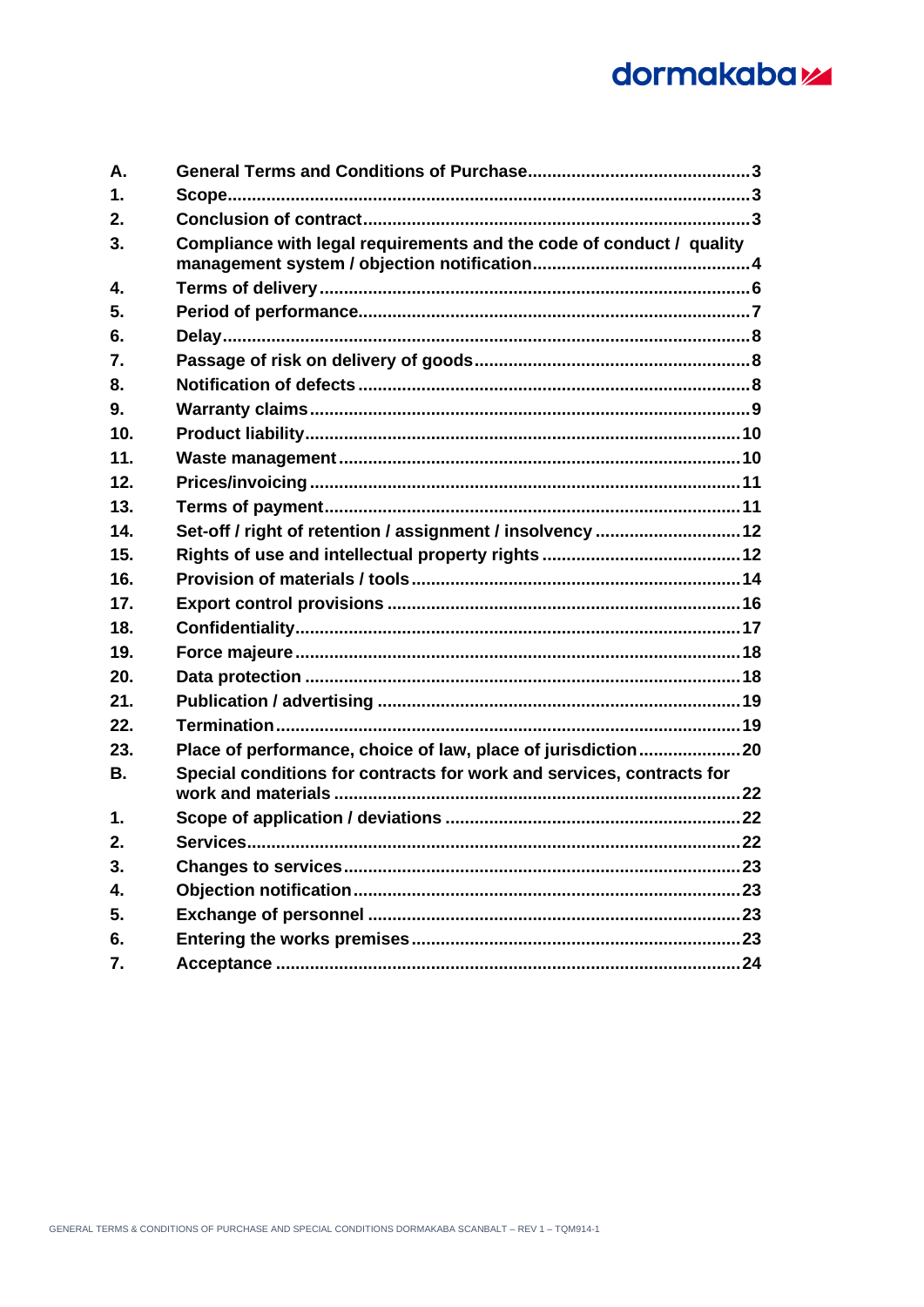## <span id="page-2-0"></span>**A. General Terms and Conditions of Purchase**

## <span id="page-2-1"></span>**1. Scope**

- 1.1 These Terms and Conditions of Purchase are the subject of all orders placed by dormakaba Sverige AB, F O Petersons gata 28, SE-421-31 Västra Frölunda, Sweden (in the following referred to as **dormakaba**), as well as the enterprises affiliated with it (i.e. a company or other entity which (a) is controlled, directly or indirectly, by such party, (b) controls, directly or indirectly, such party or (c) is under common control with such party, where the expressions "is controlled", "controls" and "is under common control with" shall be interpreted as referring to control of more than 50% of the voting power by virtue of ownership (in the following referred to as **Affiliated Enterprises**) having their registered office in Denmark, Finland or Norway (in the following jointly referred to as the **dormakaba Group** – individual group companies also referred to as **dormakaba**) and apply exclusively.
- 1.2 Any conflicting or additional terms and conditions of the supplier (in the following referred to as **Supplier**) are rejected. They will apply only if dormakaba's procurement department expressly agrees to them or parts of them in text form.
- 1.3 These Terms and Conditions of Purchase will also apply if dormakaba, having knowledge of conflicting or deviating terms and conditions of the Supplier, accepts services or deliveries provided by the Supplier without reservation or if payment was made.
- 1.4 Any individual agreements made with the Supplier in individual cases (such as master supply agreements, written side agreements, supplements and/or amendments) will in any event take precedence over these General Terms and Conditions of Purchase. For such agreements to be valid, an express contract or an express confirmation by dormakaba's procurement department is required.

## <span id="page-2-2"></span>**2. Conclusion of contract**

- 2.1 dormakaba will send the Supplier a written order.
- 2.2 The Supplier may reject orders from dormakaba within a period of three (3) working days (Monday to Friday) following the stated date of the order.
- 2.3 If dormakaba refers to target quantities in the order, these are non-binding demand forecasts which do not constitute an obligation for dormakaba to accept delivery.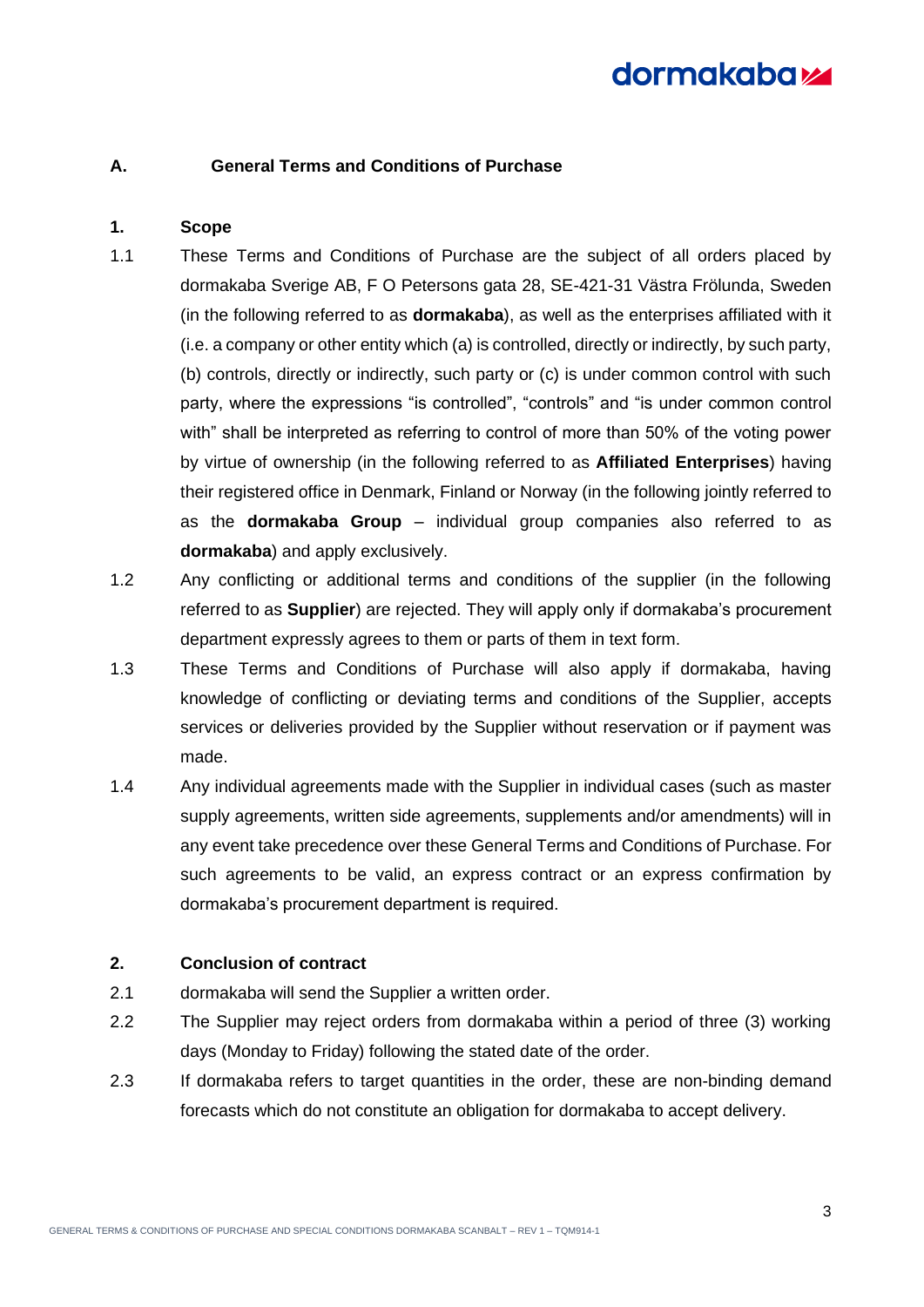- 2.4 The Supplier will notify dormakaba of any obvious errors (such as typographical or arithmetical errors) and omissions in the order, including the order documents, so that they can be corrected and/or completed before acceptance.
- 2.5 If the Supplier accepts the order with deviations, these deviations must be expressly indicated. Any acceptance changing an order is considered a new offer. Any offer will always be provided to dormakaba free of charge. In addition, the Supplier is required to inform dormakaba in the order of any changes compared to previous contractual conditions or catalogue details in text form. A contract will be deemed to exist only after dormakaba has expressly accepted the changed conditions.
- 2.6 Any changes occurring after the conclusion of the contract (for example, deviation from specification, change in material and/or dimensions, change in production method or place of production) are accepted only if dormakaba has expressly agreed to such change in advance.
- 2.7 The Supplier may sub-contract if and to the extent that no service by it personally was agreed. dormakaba may object to the Supplier's sub-contracting for good cause. In such case, the Supplier must carry out the order itself. Good cause is deemed to exist in particular if the subcontractor, when looked at objectively, does not offer a guarantee that the contract concluded by dormakaba with the Supplier and the work undertaken by the subcontractor in this respect will be fulfilled in accordance with the contract.
- <span id="page-3-0"></span>**3. Compliance with legal requirements and the code of conduct / quality management system / objection notification**
- 3.1 The Supplier is required to comply with the state of the art in science and technology at the time the contract is concluded.
- 3.2 The Supplier must comply with the applicable laws, regulations, guidelines and requirements of the authorities. Furthermore, the Supplier may not, either actively or passively, directly or indirectly, participate in any form of bribery, violation of basic rights of its employees or child labour. It is responsible for the health and safety of its employees and must observe the relevant environmental protection laws.
- 3.3 The Supplier is required to comply with the provisions of the dormakaba supplier code of conduct. Upon request by the Supplier, it will be sent to the Supplier free of charge. Furthermore, the Supplier is aware that dormakaba is committed to foster a sustainable development along its entire value chain in line with economic, environmental and social responsibilities towards current and future generations. These responsibilities include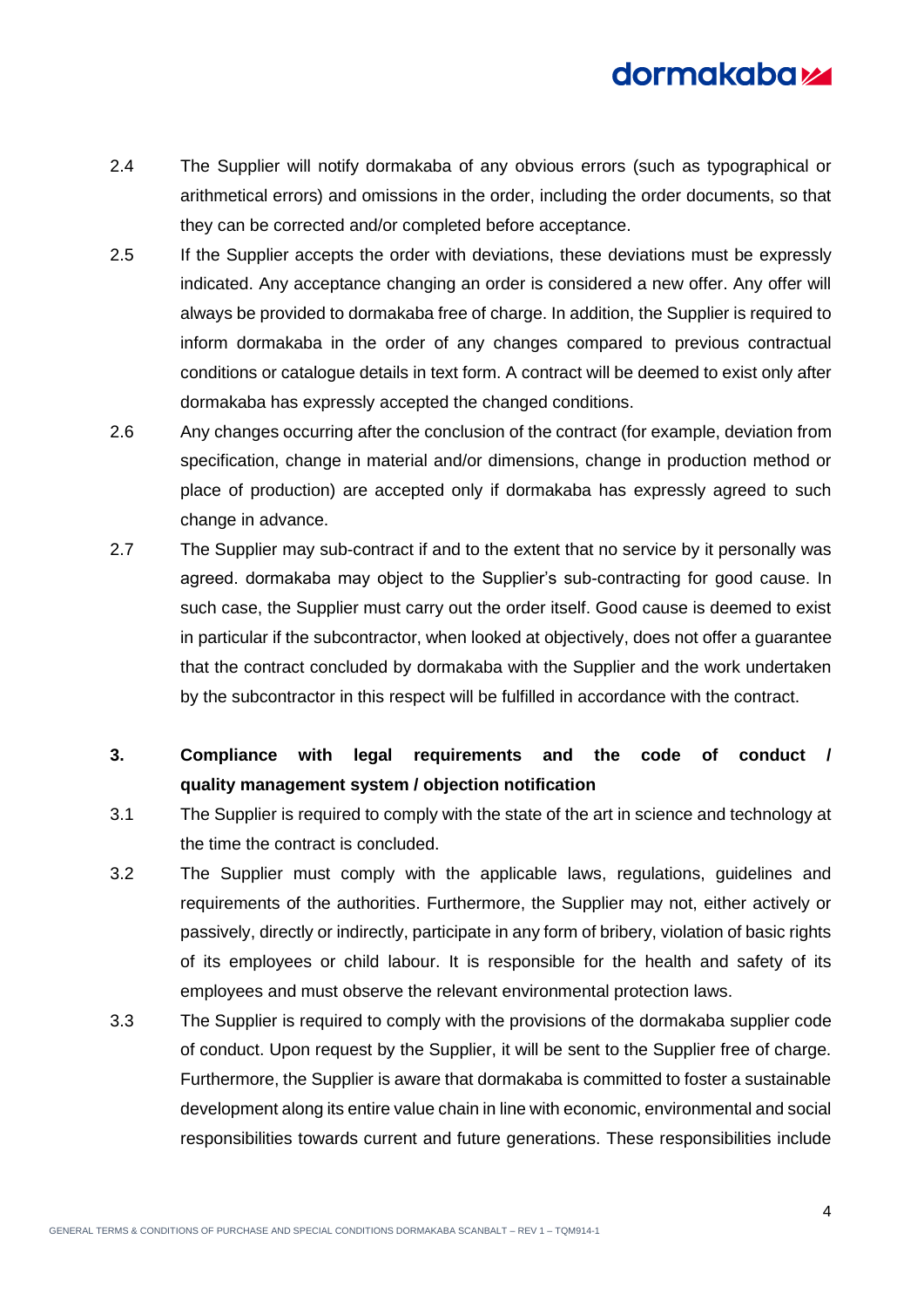responsible autonomous management based on international standards such as ISO, UN Global Compact et.al. in the areas of ethics, environment, sustainable procurement, and fair and safe labor and human rights. dormakaba expects Supplier to commit itself to these principles as laid out in the dormakaba supplier code of conduct. To achieve this, dormakaba may require require its Suppliers to commit themselves to dormakaba's supplier sustainability engagement program.

- 3.4 The Supplier will implement a quality management system in accordance with DIN EN ISO 9001 and an environmental management system in accordance with DIN EN ISO 14001 and maintain them until complete fulfilment of the last contract concluded with dormakaba. The Supplier's products must be manufactured and tested in accordance with the provisions of this quality management.
- 3.5 dormakaba (or third party experts nominated by dormakaba who are not direct competitors of the Supplier and subject to obligations of confidentiality) is at any time upon reasonable prior notice and during normal business hours, allowed adequate access to the Supplier's facilities, books and records for the purposes of auditing compliance with this agreement, including compliance with the supplier code, and confirming all payments received from dormakaba.
- 3.6 dormakaba is entitled to monitor compliance with the quality management by the Supplier in its production facilities after prior notice and during normal business hours.
- 3.7 The Supplier is required to test the products to be delivered in accordance with international industrial standards generally applicable at the time of conclusion of the contract before delivery to dormakaba and to make the test results available to dormakaba on request without further remuneration. dormakaba can test the products in comparison with this. Carrying out a test is not deemed acceptance.
- 3.8 The Supplier's deliveries and services must comply with Directive 2011/65/EC ("RoHS") on the restriction of the use of certain hazardous substances in electrical and electronic equipment and with Regulation 2006/1907/EC ("REACH"). The Supplier further undertakes to deliver only products that do not contain any tin, tantalum, tungsten or gold from the Congo or the bordering countries of the "DRC" region, or from other conflict-affected and high risk areas.
- 3.9 If the relevant laws, regulations or the state of science or technology change between the conclusion of the contract and its fulfilment and should this influence the type and/or scope of the Supplier's contractual performance, the Supplier will inform dormakaba immediately in writing about the change and the associated consequences in terms of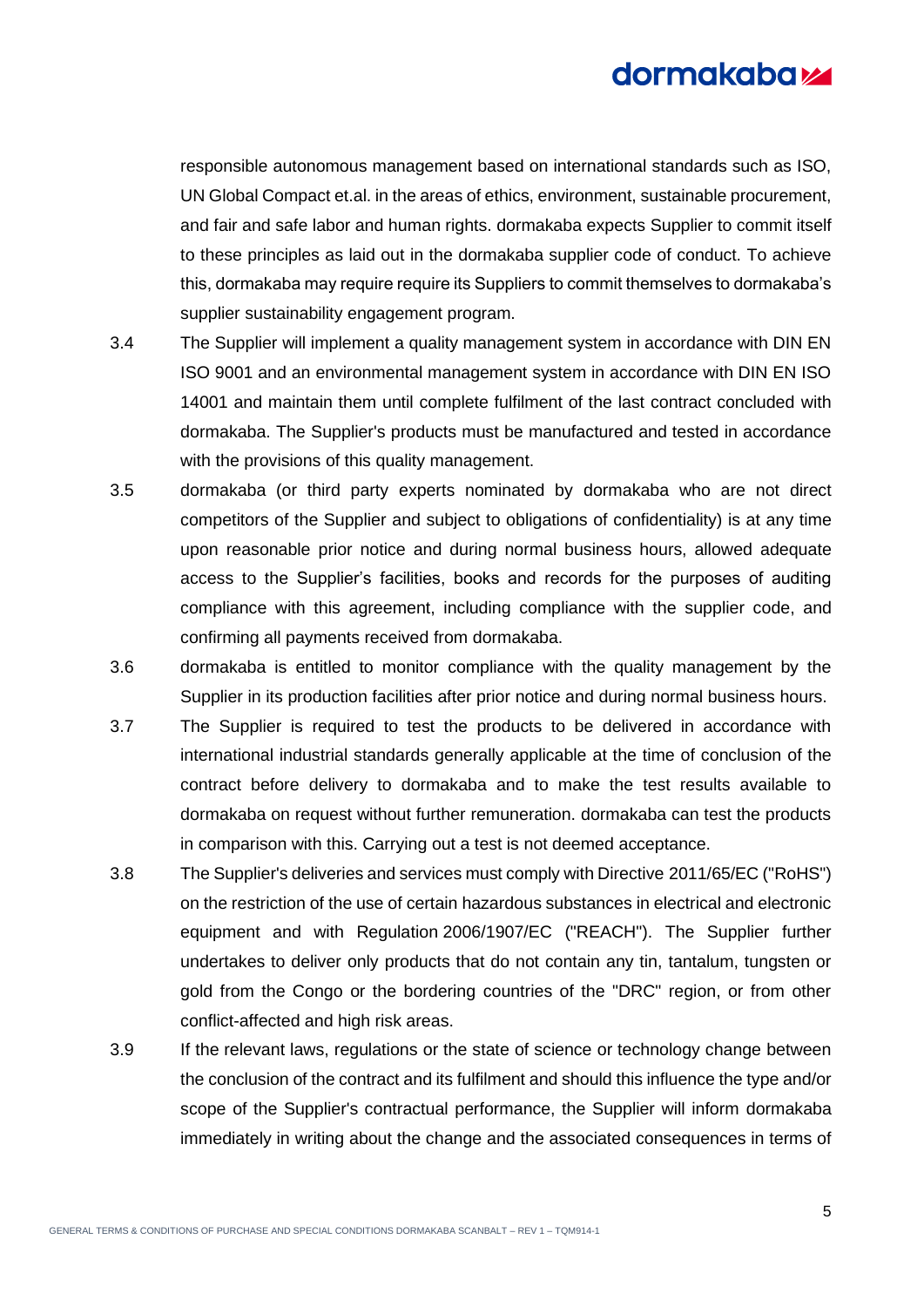

deadlines and costs. dormakaba will decide on the changes within a reasonable period of time. In the event of approval, the parties will reach an amicable cost settlement on the basis of the order and adjust the contract. If dormakaba does not accept the change, both parties are entitled to withdraw from the not yet fulfilled part of the contract and in the case of permanent contractual arrangements to terminate the contract.

### <span id="page-5-0"></span>**4. Terms of delivery**

- 4.1 Unless otherwise agreed, deliveries will be made DDP (Incoterms 2020) to the agreed place, including packaging and ancillary costs such as fuel surcharges, freight or customs charges. Upon request, the Supplier must take back packaging material from dormakaba.
- 4.2 dormakaba does not accept reservations of ownership title by the Supplier.
- 4.3 The Supplier's respective delivery or service must be accompanied by detailed documentation in English language according to the current state of the art at the time of conclusion of the contract.
- 4.4 If the Supplier provides deliveries or services from a country outside the European Economic Area, dormakaba must be provided with documentary proof of origin without special request. In addition, the country of origin must be indicated on the product and/or its packaging in accordance with the relevant legal provisions.
- 4.5 Each delivery must be accompanied by two copies of the delivery note. The delivery note must include the order no., article no. and supplier no. If the Supplier does not specify the order no., article no. or supplier no., dormakaba is not responsible for any delays caused by lack of such information.
- 4.6 Prior to the dispatch of the goods, dormakaba is to be informed in writing of the value, weight and the date of dispatch.
- 4.7 Should the Supplier be required to provide material samples, test protocols, quality control documents or other documentation, the receipt of such documents in the agreed language will also be required for the deliveries or services to be deemed complete.
- <span id="page-5-1"></span>4.8 The Supplier will ensure the delivery of spare parts for a period which corresponds to the usual period of technical usability of the delivery item, but at least ten years after delivery of the last delivery of the respective delivery item to dormakaba providing no other availability of spare parts has been expressly agreed with dormakaba. During this period, the Supplier undertakes to deliver such parts to dormakaba at normal market economic and legal conditions.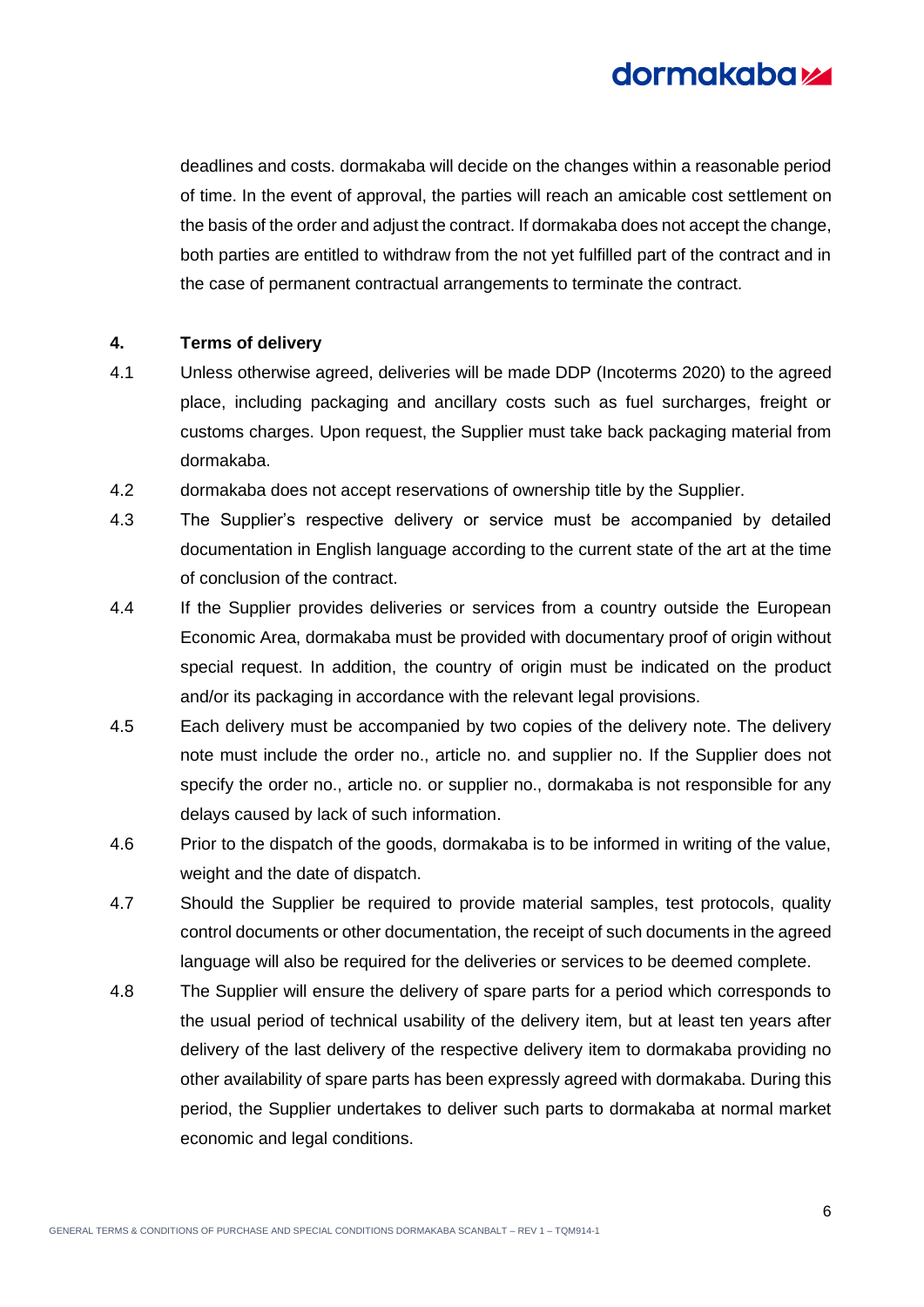- 4.9 If the Supplier intends to discontinue delivery of spare parts for the contractual delivery item after expiry of the period specified in section [4.8](#page-5-1) above, dormakaba must be given the opportunity to place a final order with a notice period of at least 90 calendar days, which must be at least equal to the last average annual requirements of the last three years. The same applies if delivery is discontinued before the period has expired, in which case dormakaba further reserves the right to claim compensation based on breach of duties under section [4.8.](#page-5-1)
- 4.10 If the Supplier is responsible for installation or assembly and the parties have not agreed otherwise, the Supplier will bear all necessary ancillary costs (for example, travel costs) and provide the tools free of charge.
- 4.11 Partial deliveries or services are permissible only with dormakaba's prior express consent; in the case of permissible partial deliveries, these must be marked as such in the delivery documents. The same applies if the Supplier delivers the goods prior to the agreed date or in too large a quantity. If the Supplier breaches any of the above provisions of this section, dormakaba will be entitled to return the goods at the Supplier's expense and risk or to store the goods with third parties at the Supplier's expense and risk.

### <span id="page-6-0"></span>**5. Period of performance**

- <span id="page-6-1"></span>5.1 The agreed dates for delivery and/or service are binding. Any reservations of the Supplier which declare the delivery of products or services dependent on correct and punctual supply from upstream suppliers shall not be applicable unless explicitly approved in writing by dormakaba.
- 5.2 The Supplier is required to notify dormakaba without delay in writing if any circumstances occur or become evident which would suggest that the agreed deadline cannot be met. This will have no effect on the obligation to meet the originally agreed deadline. The Supplier is liable to dormakaba for all damages and expenses incurred by dormakaba as a result of a breach of this undertaking by the Supplier.
- 5.3 The Supplier can be entitled to an extension of the period of performance due to a lack of necessary documents to be provided by dormakaba, however only if it expressly demanded them in a timely manner from domakaba in writing.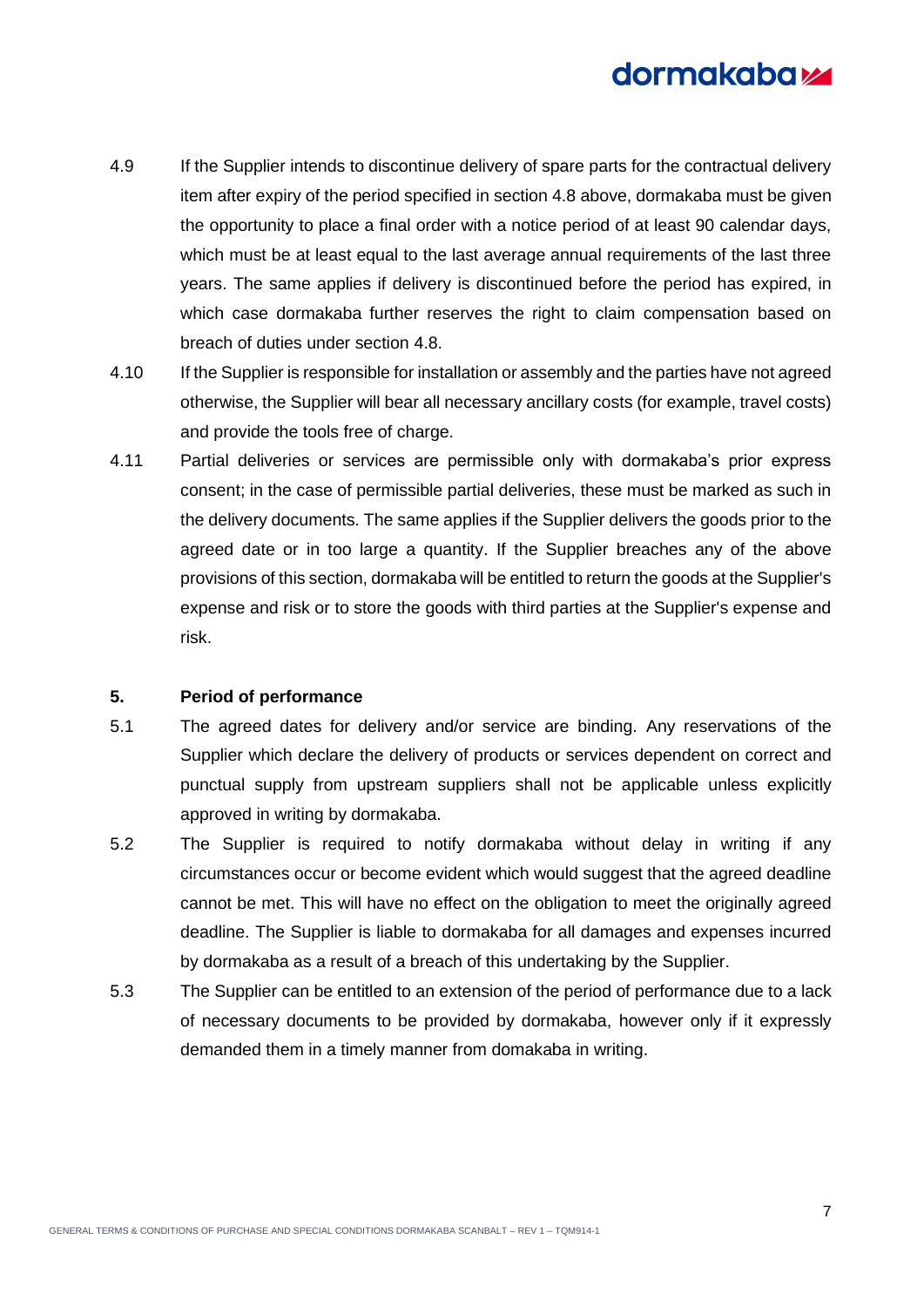#### <span id="page-7-0"></span>**6. Delay**

- 6.1 Delay by Supplier: If the contractually agreed delivery or service deadlines are exceeded, the Supplier will be deemed in delay without need for a reminder. The Supplier is required to notify dormakaba without delay in writing if any circumstances occur or become evident which would suggest that the contractually agreed deadlines for delivery or service cannot be met. If dormakaba accepts a delayed delivery or service provided by the Supplier without reservation, this does not constitute a waiver of any other claims which dormakaba may assert due to the delayed delivery or service.
- 6.2 If the Supplier is in delay, dormakaba will be entitled to claim damages in lieu of performance and/or withdraw from the contract.
- 6.3 If the Supplier is in delay, dormakaba will be entitled to a contractual penalty amounting to 0.1% of the net remuneration for the delayed service and/or delivery for each full day of delay, but not exceeding 5% of the net remuneration for the delayed delivery or service. The contractual penalty will be deducted from the total default loss which has been asserted.
- 6.4 If dormakaba is in delay with acceptance, the Supplier is entitled to reasonable compensation for its additional expenses caused by such delay.

### <span id="page-7-1"></span>**7. Passage of risk on delivery of goods**

- 7.1 The risk will pass to dormakaba upon arrival of the goods at the agreed place of delivery (DDP Incoterms 2020).
- 7.2 This also applies if dormakaba has assumed the costs of shipment in an individual case based on a separate contractual agreement.

#### <span id="page-7-2"></span>**8. Notification of defects**

- 8.1 dormakaba will inspect the goods without undue delay after receipt for any discrepancies in quantity, incorrect deliveries and externally visible damage. The inspection for compliance with the quantity and identity of the delivered goods is carried out at least on the basis of the delivery documents. Defects that cannot be detected within the scope of this inspection are deemed hidden defects.
- 8.2 For larger quantities, the inspection of the goods by dormakaba is limited to representative random reviews. Defects which are not detected in this inspection will be deemed hidden.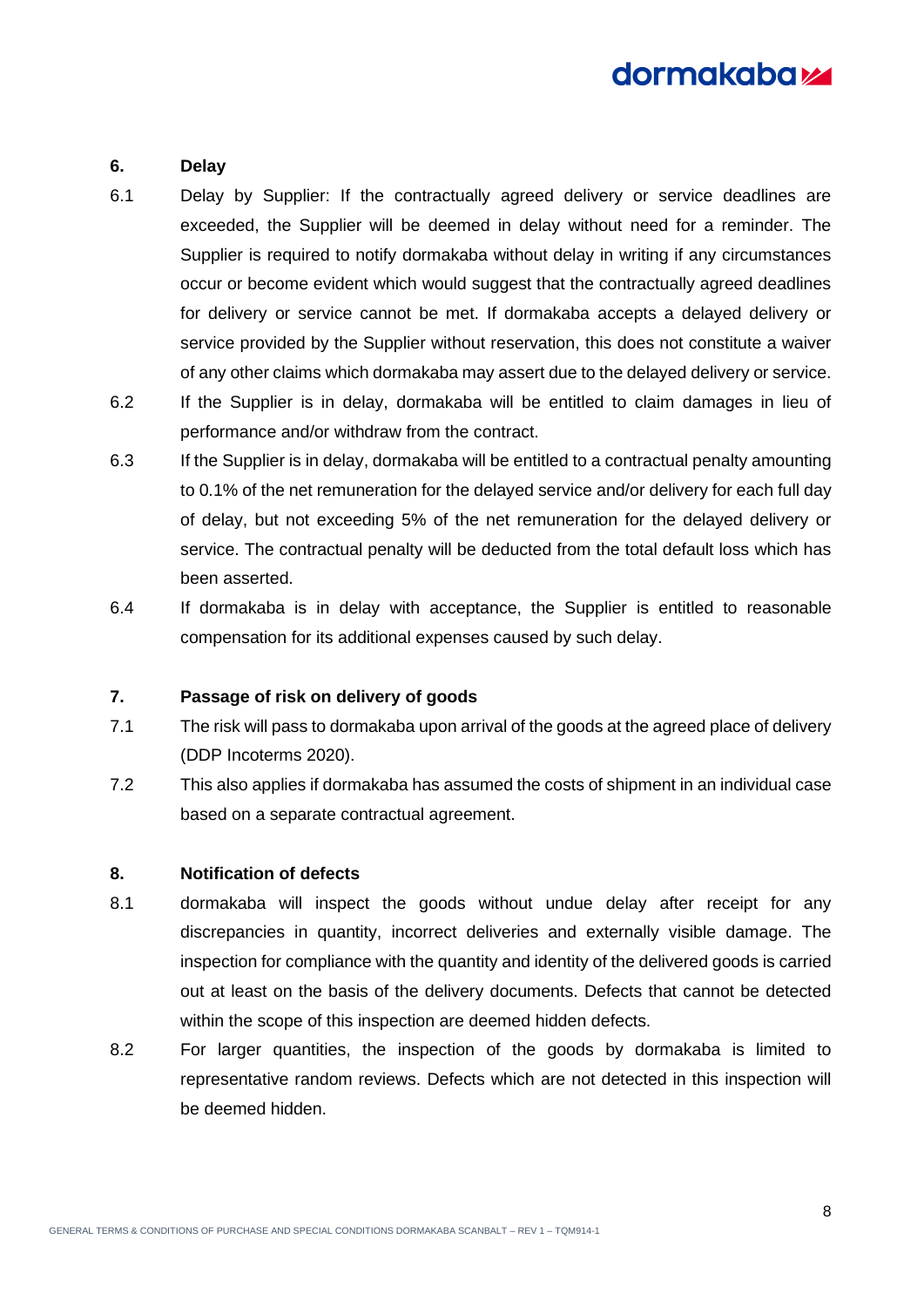#### <span id="page-8-0"></span>**9. Warranty claims**

- 9.1 The Supplier warrants from the date goods are delivered until the date that is five (5) years from such date, that all goods delivered are 100% defect-free, e.g. that the goods shall conform to the technical specifications and samples approved by dormakaba, shall be free from defects in title, materials, workmanship, manufacture and design, and shall be fit and sufficient for its intended purpose. In the event of defects, dormakaba may, at its discretion, demand remedy of the defect or delivery of a defect-free item or production of a new product. The Supplier will bear all costs of remedying defects, in particular transport, travel, labour and material costs as well as deinstallation and reinstallation costs.
- 9.2 If costs are incurred by dormakaba as a result of the defective delivery of the agreed subject of the contract or the agreed service to be rendered by the Supplier, in particular transport, travel, labour and material costs, the Supplier will bear these costs.
- 9.3 If dormakaba rightly asserts claims as a result of the defective delivery or service, the Supplier must pay dormakaba a lump sum compensation for expenses of 50 EUR (gross) per claim. dormakaba reserves the right to assert further claims.
- 9.4 The Supplier warrants that the goods and services which it supplies do not infringe any third-party rights within the Member States of the European Union. If dormakaba informs the Supplier prior to conclusion of the contract that the delivery item is intended for another country, the liability for legal defects will also extend to this country. The Supplier indemnifies dormakaba from all claims which third parties assert against dormakaba based on legal defects.
- 9.5 In the event of withdrawal, dormakaba is entitled to continue using the goods and services supplied by the Supplier free of charge until a suitable replacement is provided. In the event of withdrawal, the Supplier bears the costs of installation and deinstallation, removal, return transport and is responsible for disposal.
- 9.6 Warranty claims against the Supplier lapse 60 months after the passage of risk in the case of purchase agreements and 60 months after acceptance in the case of contracts for work and services, unless statute provides a longer limitation period for warranty claims. In the latter case, such period applies.
- 9.7 If, with dormakaba's consent, the Supplier subjects to the examination of the existence or elimination of a defect, the limitation period will be suspended until the Supplier has communicated the result of examination to dormakaba in writing or declared to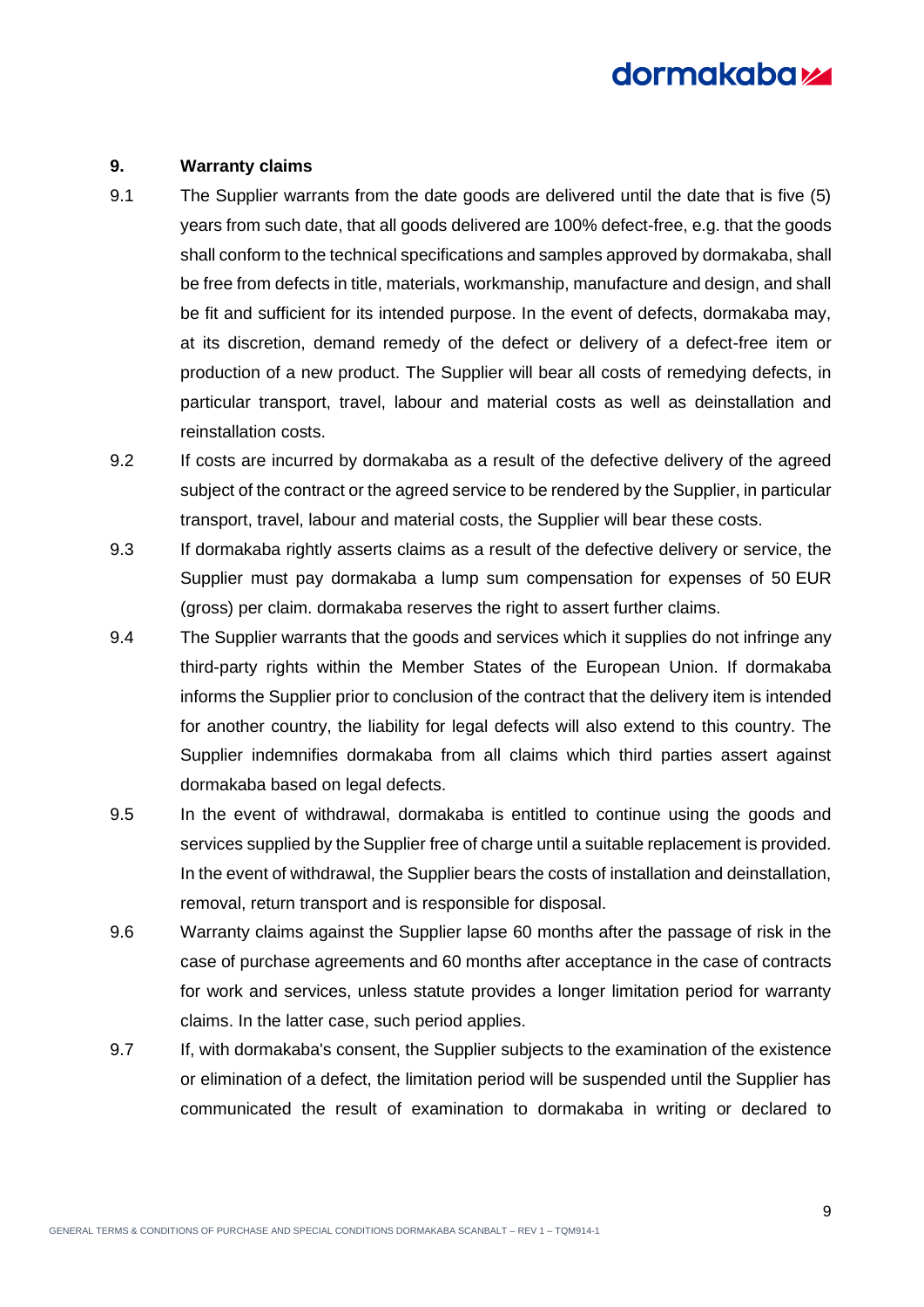dormakaba that the defect has been eliminated or refuses to continue the attempt to remedy the defect in writing to dormakaba.

#### <span id="page-9-0"></span>**10. Product liability**

- 10.1 The Supplier will ensure that it is always possible to trace its products. If a customer or a third party asserts a claim for damages against dormakaba on the basis of a product defect, the Supplier is required to indemnify dormakaba from such claims if and to the extent that the damage was caused by a product defect of the product delivered by the Supplier. In such cases, the Supplier will assume all costs and expenses incurred by dormakaba as a result of the defective delivery and/or service, including the costs of any appropriate legal action or recall action. dormakaba will inform the Supplier in advance of the type and scope of the recall action and give the Supplier the opportunity to cooperate in mitigating the damage, unless this is not reasonable for dormakaba, in particular in case of imminent danger to life, body or health. The statutory provisions will apply in addition.
- 10.2 From the time of the first conclusion of the contract with dormakaba, the Supplier undertakes towards dormakaba for a period of up to 60 months after the last delivery and/or provision of service to maintain an industrial third-party insurance policy with a lump sum coverage of at least EUR 5,000,000 per personal injury/damage to property and EUR 1,000,000 for pecuniary losses. The Supplier must provide dormakaba with evidence of the insurance mentioned above and the payment of premiums for it on first request. If the proof of insurance and premium payment is not provided to dormakaba within seven calendar days upon dormakaba's request, dormakaba will be entitled to withdraw from contracts not yet fulfilled in whole or in part (with respect to the part not yet fulfilled).

### <span id="page-9-1"></span>**11. Waste management**

Insofar as waste is produced during the Supplier's fulfilment of the contract, the Supplier will, unless otherwise agreed in writing, recycle or dispose of the waste at its own expense in accordance with the provisions of waste law. The title, risk and responsibility under waste law will pass to the Supplier at the time the waste is produced.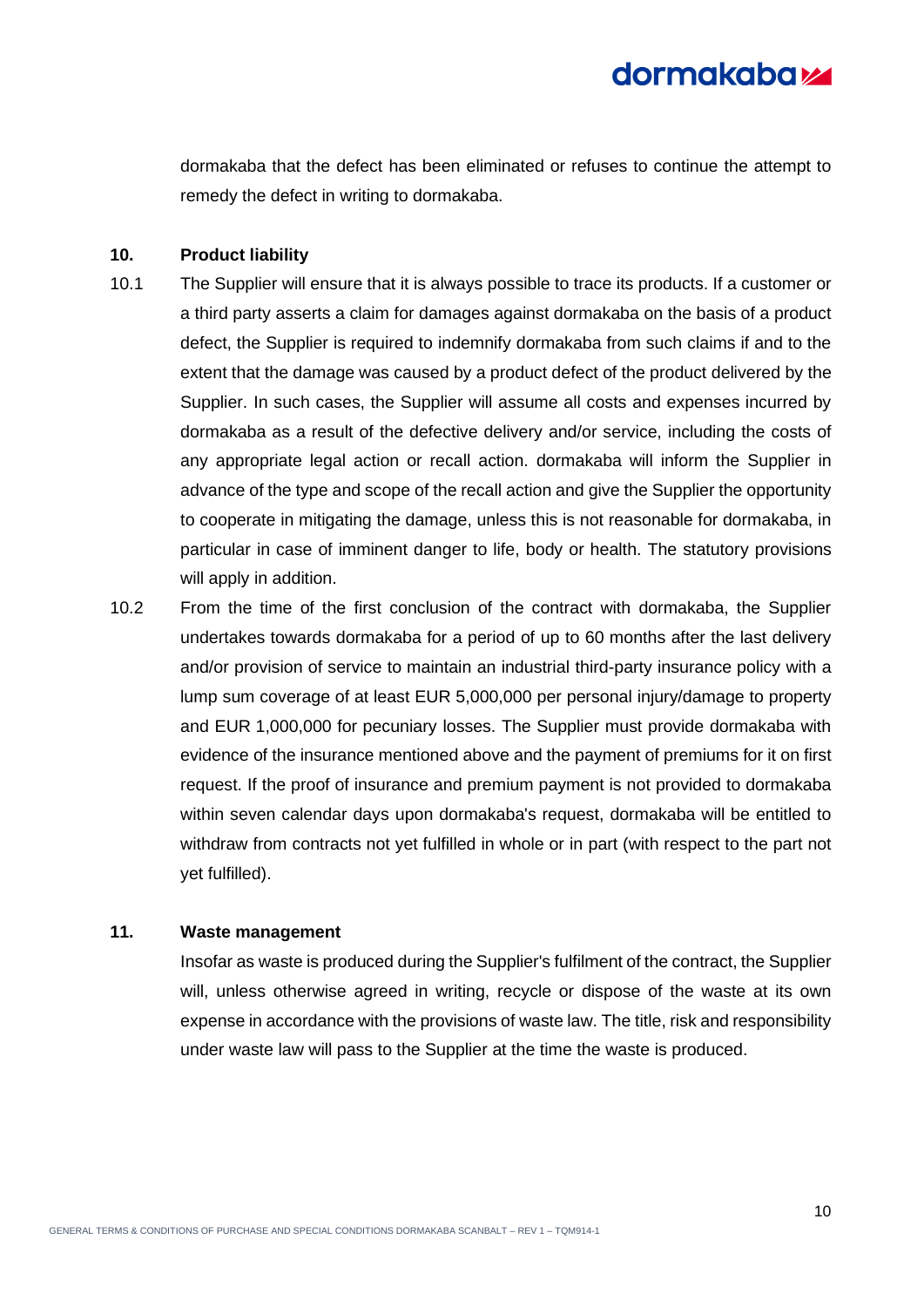

### <span id="page-10-0"></span>**12. Prices/invoicing**

- 12.1 The agreed prices are binding and fixed prices plus statutory VAT including all discounts, surcharges, packaging, handling, freight and customs costs. The Supplier will bear any additional costs arising from non-compliance with shipping instructions. The same applies to additional costs that arise due to express delivery to meet a delivery deadline.
- 12.2 After fulfilment of the contract, the invoices to be issued are to be sent to the invoice address stated in the order, separately for each order. Order numbers must be indicated. All accounting documents must be included.
- 12.3 Invoices for agreed partial services must be marked "Partial Services Invoice", final invoices must be marked "Outstanding Services Invoice".
- 12.4 Any and all price changes are to be agreed by the parties in writing prior to implementation.

#### <span id="page-10-1"></span>**13. Terms of payment**

- 13.1 Payments will be due, unless otherwise agreed, within 60 days net.
- 13.2 In the absence of any other agreement, the payment period will commence only when and insofar as the delivery or service has been provided completely and properly, the delivery date has passed and the proper invoice has been received. Should the Supplier be required to submit material tests, test protocols, quality control documents or other documentation to dormakaba, the full receipt of such documents in the agreed language, in the absence of such in English, will also be required for the deliveries or services to be deemed complete.
- 13.3 Payments do not constitute acknowledgement that deliveries and services rendered comply with the terms of the contract.
- 13.4 If advance payments have been contractually agreed, these advance payments will not be due until dormakaba has received a guarantee from the Supplier issued by a major international bank, cooperative bank or public savings bank in the amount of the advance payment, which secures these advance payments, is directly enforceable and due on first request, waiving the defence of unexhausted remedies for the advance payment amount.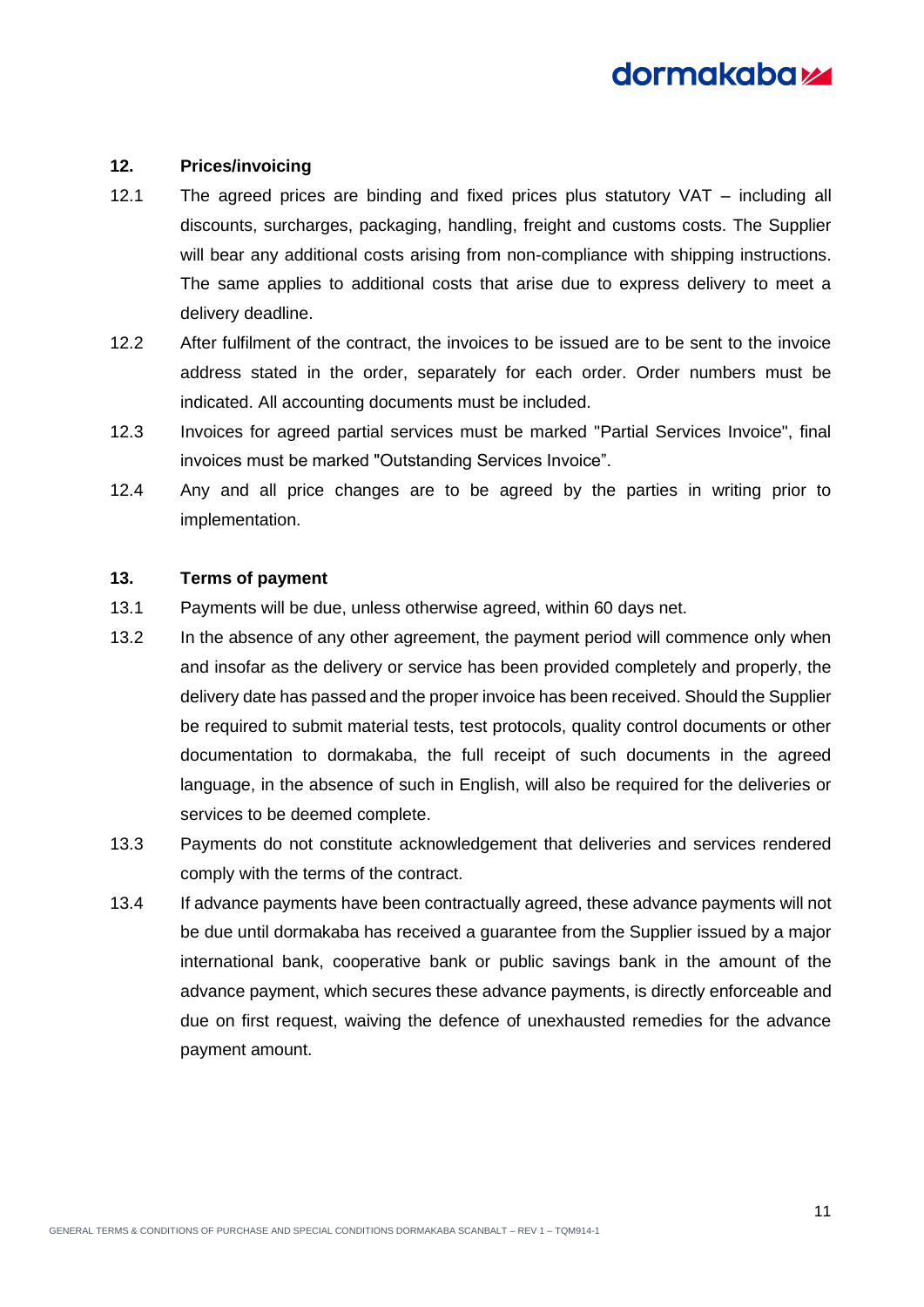

#### <span id="page-11-0"></span>**14. Set-off / right of retention / assignment / insolvency**

- 14.1 dormakaba is entitled to set off all due and enforceable claims which an enterprise of the dormakaba group has against the Supplier against claims from the individual orders. Upon request of the Supplier, dormakaba will inform the Supplier which companies belong to the dormakaba Group.
- 14.2 As far as dormakaba is entitled to claims against other enterprises belonging to the same group as the Supplier, dormakaba is entitled to withhold payments until the claims against this enterprise have been settled.
- 14.3 The Supplier may neither transfer nor assign its rights or obligations (including, for the avoidance of doubt, by way of factoring or other financing facility or similar facility or arrangement) without the written consent of dormakaba.

#### <span id="page-11-1"></span>**15. Rights of use and intellectual property rights**

<span id="page-11-2"></span>15.1 The Supplier will grant dormakaba a simple, unlimited, freely transferable, sublicensable and irrevocable right, unlimited in terms of subject matter, territory and time, to use the delivery item and/or service result contractually owed by the Supplier. The right of use will extend to all known and unknown types of use and include in particular the purpose of production (including integration into other products, quality assurance, data management etc.), use and marketing of other products (which may also include the delivery item or service result). If the delivery item or service result was developed on behalf of dormakaba, the Supplier will grant dormakaba the rights of use in an exclusive form, notwithstanding the provisions of the preceding sentence.

The rights of use specified in [15.1](#page-11-2) sentences 1 and 2 include in particular the right to alter or process the delivery item and/or the service result or to structure/design it in any other way and to use it in the original or in the altered, processed or restructured/redesigned form, in particular to reproduce and use it for operation on or with data processing systems and data processing equipment. The delivery item and/or the service result will in particular also include illustrations, drawings, specifications, data sheets, calculations, methods of analysis, formulae, prototypes, samples, models and material embodiments of any documentation, suggestions, findings, ideas, proposals, know-how and experience of a protectable and unprotectable nature, inventions, data, software (source and object code), drafts, designs, reports on trials and developments, documents, any original mechanical and electronic (EDA) CAD files, any circuit board specifications and the pick-and-place data as well as all other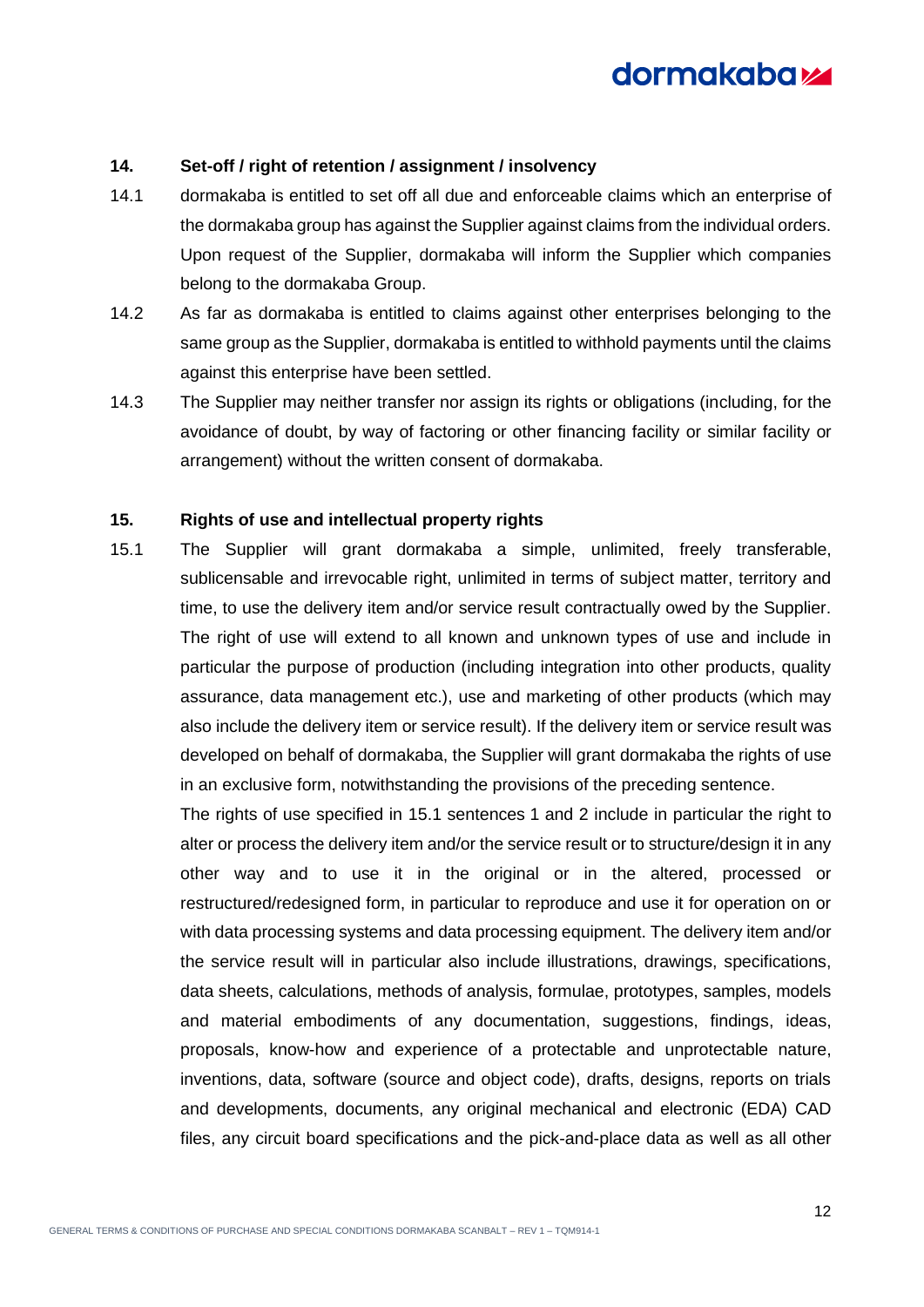tangible and intangible results produced or developed by the Supplier when concluding and executing the contract. dormakaba is entitled, but not required, to name the Supplier as originator. The remuneration for the transfer and granting of the rights of use pursuant to this section [15](#page-11-1) and any exploitation of these as well as any naming of the Supplier as originator is already included in the contractual remuneration or price pursuant to section [12.](#page-10-0)

- <span id="page-12-0"></span>15.2 If the delivery item and/or service result contains any open-source software (i.e., for example software underlying the BSD licence, the GNU General Public Licence or the GNU Lesser or Library Licence, or similar software) or shareware/freeware components (in the following "**Open-Source Software**"), the Supplier must inform dormakaba of this in good time – as far as possible before, but at the latest upon conclusion of the contract – and of any resulting restrictions of the delivery item and/or service result or of the intellectual property rights in emphasised form and make the following materials and information available:
	- Source code or Open-Source Software; insofar as the licence conditions of the originator of this software permit this; and
	- List of all Open-Source Software used with a reference to the respectively applicable licence together with a copy of the text of the licence conditions (including all annexes) in English (text form is sufficient).
- 15.3 If the Supplier does not inform dormakaba that the delivery item and/or the service result contains Open-Source Software, or does so only after conclusion of the contract, dormakaba may withdraw from the contract within 14 calendar days after having gained knowledge of this without any claims of the Supplier against dormakaba arising from this (any remuneration already paid must be reimbursed to dormakaba). If the Supplier does not provide dormakaba with the materials and information stated in section [15.2](#page-12-0) at the latest upon conclusion of the contract, dormakaba may withdraw if the Supplier does not provide the missing materials or information immediately after a separate corresponding request by dormakaba.
- 15.4 The Supplier guarantees dormakaba that
	- the delivery item and/or the service result as well as all other provided materials are free from any kind of third-party intellectual property rights which prevent or restrict dormakaba from using them in accordance with the contract;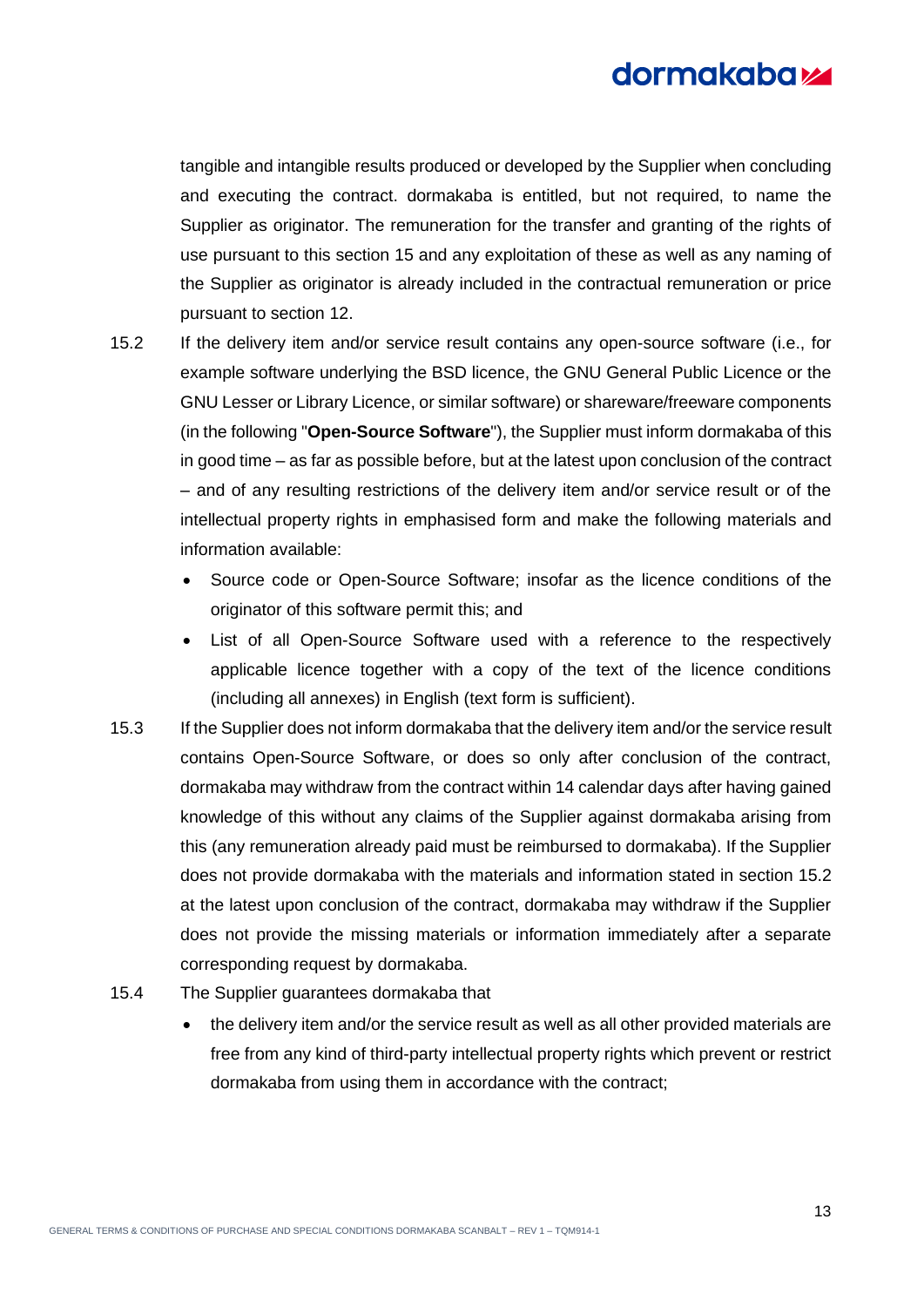- all licence obligations applicable to the Open-Source Software have been completely fulfilled by the Supplier and do not prevent dormakaba from using the delivery item and/or the service result in accordance with the contract;
- dormakaba is not required by the use of the Open-Source Software to publish the source code of other software solutions or other material/know-how (i.e. no copyleft effect); and
- the Supplier has made available to dormakaba all necessary licence conditions and source codes as well as other materials and information so that dormakaba and, if appropriate, its Affiliated Enterprises, distributors and their customers can produce an executable version of this Open-Source Software.
- 15.5 The Supplier assumes sole liability towards those who assert infringements of intellectual property rights and indemnifies dormakaba from any claims in full upon initial request. dormakaba is required to inform the Supplier immediately if claims are asserted against dormakaba due to infringement of intellectual property rights and to act in agreement with the Supplier in the event of disputes with third parties.
- 15.6 If claims are asserted due to infringements of intellectual property rights and if the rights to which dormakaba is entitled are impaired or denied (in the following "**Impairments**"), the Supplier is required at its own discretion either
	- to alter the delivery item and/or the service result in such a way that they are no longer covered by the scope of protection, but do correspond to the contractual provisions, or
	- to obtain authorization that the delivery item and/or the service result can be used as contractually agreed without restrictions and without additional costs for dormakaba.

If the Supplier does not manage to eliminate the abovementioned Impairments, dormakaba will be entitled to withdraw from the contract or to demand a reduction of the remuneration. This will not affect any claims of dormakaba going beyond this.

## <span id="page-13-0"></span>**16. Provision of materials / tools**

16.1 dormakaba reserves ownership title in any parts that it provides to the Supplier. Processing or re-working by the Supplier is carried out on behalf of dormakaba. If in the course of processing the reserved goods are combined with other items which do not belong to dormakaba, dormakaba will acquire pro-rata co-title in the new item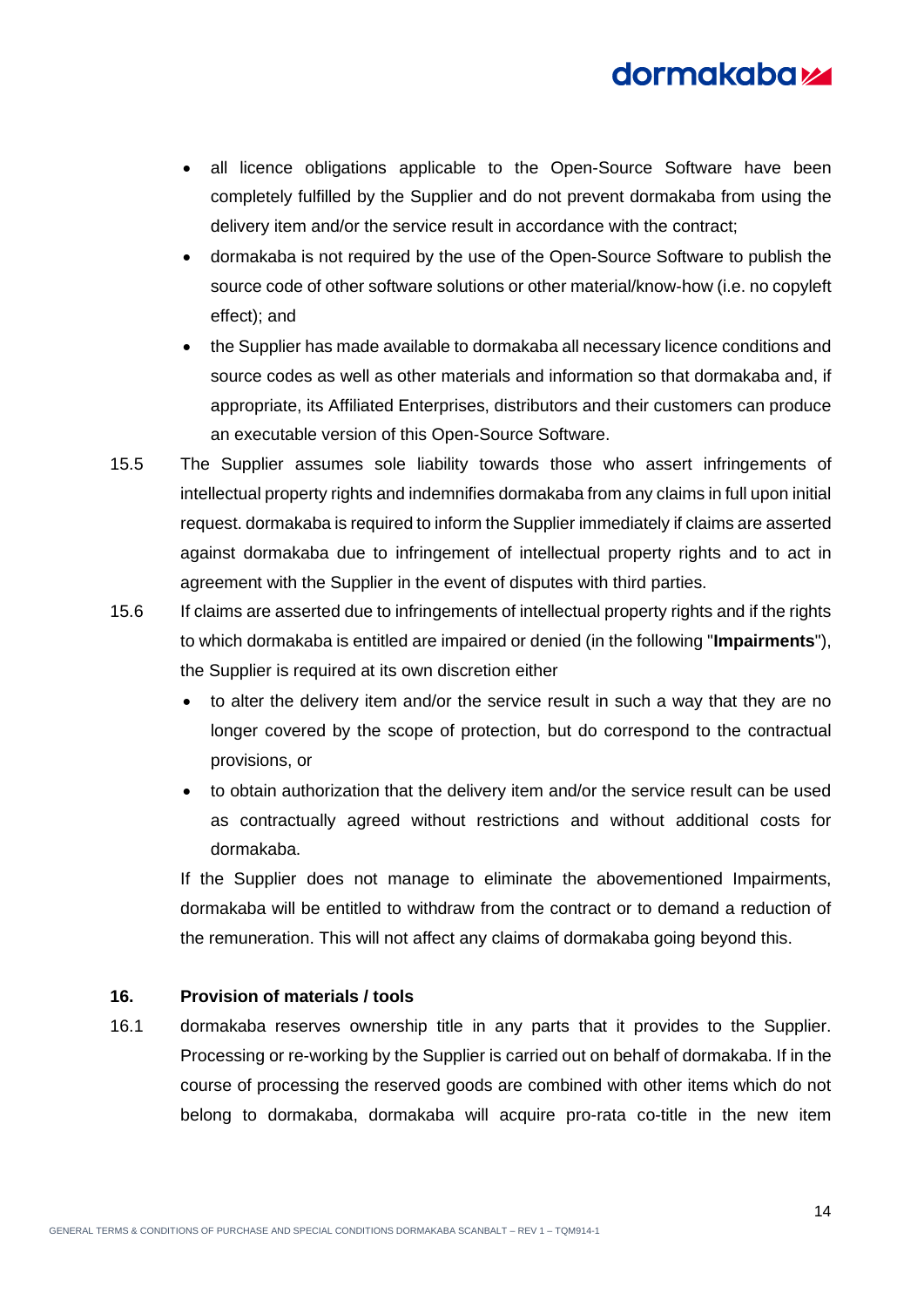commensurate with the ratio of the value of the goods (purchase price plus VAT) to that of the other processed items at the time of processing.

- 16.2 If the goods provided by dormakaba are irreversibly mixed with other items which do not belong to dormakaba, dormakaba will acquire pro-rata co-title in the new item commensurate with the ratio of the value of the reserved goods (purchase price plus VAT) to that of the other mixed items at the time of mixing. If the mixing process takes place in such a way that the Supplier's item must be regarded as the principal item, it is deemed to have been agreed that the Supplier will transfer pro-rata co-title to dormakaba; the Supplier will hold the items in which dormakaba has sole or co-title on behalf of dormakaba.
- 16.3 If the Supplier is contractually required to manufacture tools for dormakaba, the tools will become the property of dormakaba after completion and payment of the manufacturing costs. If the tools for the production of parts remain with the Supplier, the handing over of the tool will be replaced by the fact that the Supplier shall keep the tools on behalf of dormakaba and dormakaba acquires indirect possession. Any such tools are to be individually and clearly marked or labeled as property of dormakaba. The Supplier shall keep the tools separate from any other items that do not belong to dormakaba, in a well-defined and partitioned-off area of its premises and/or storage facilities. The tools will be handed over to the Supplier by dormakaba for production purposes only. dormakaba is entitled to demand the tools back from the supplier at any time. In addition, the provisions stated in section [4](#page-5-0) apply.
- 16.4 dormakaba reserves title in the tools provided by dormakaba to the Supplier. The Supplier is required to use the tools exclusively for the production of the goods ordered by dormakaba and must refrain from using them for third parties. The Supplier is also required to take out property insurance for the tools belonging to dormakaba at replacement value, which includes cover for all risks. At the same time, the Supplier hereby assigns to dormakaba all compensation claims under this insurance policy; dormakaba accepts the assignment. The Supplier must carry out any necessary maintenance, inspection, service and repair work on dormakaba's tools at its own cost in good time. Any incidents must be reported to dormakaba immediately.
- 16.5 All documents handed over by dormakaba remain the property of dormakaba. Without prior written consent, the documents handed over by dormakaba may not be copied or used commercially. They may not be made accessible to third parties and must be returned to dormakaba completely without special request and immediately after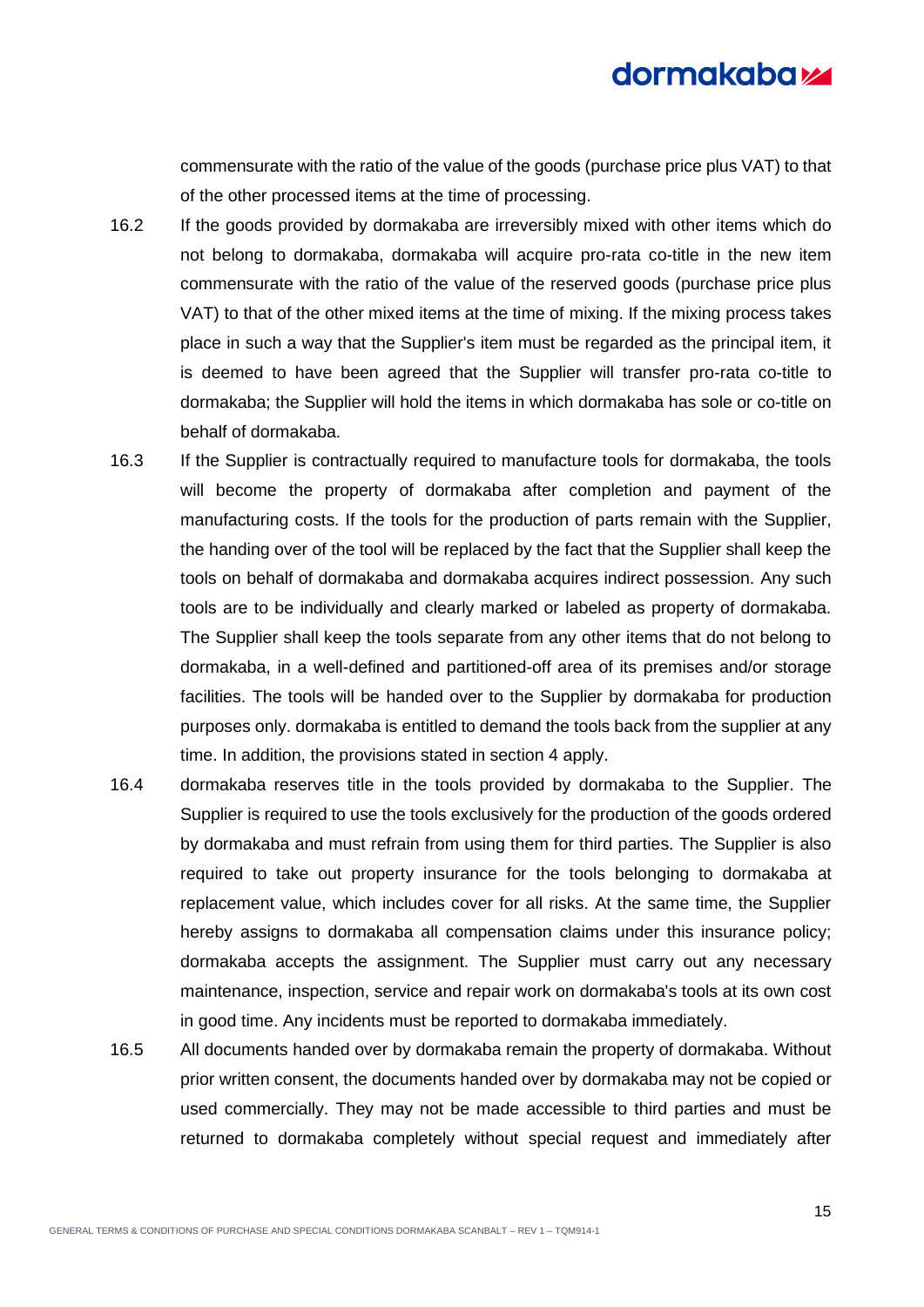execution of the contract. Special experts and sub-contractors engaged by the Supplier are not deemed to be third parties if they have sworn secrecy to the Supplier for the benefit of dormakaba. The Supplier is liable for all damages incurred by dormakaba from breach of this obligation.

- 16.6 If the information provided to the Supplier is embodied in data, it must be completely deleted by overwriting at any time upon first request by dormakaba and the deletion must be confirmed in writing to dormakaba immediately.
- 16.7 In the case of data transmitted by dormakaba to the Supplier, dormakaba is also entitled to receive a cease-and-desist commitment with a penalty clause from the Supplier towards dormakaba, which contains a contractual penalty for each case of violation of the cease-and-desist obligation for further use of data transmitted by dormakaba or on behalf of dormakaba or copies of these. The amount of the contractual penalty can be determined by dormakaba at its reasonable discretion. The Supplier will not be required to cease and desist if it is subject to an official or legal obligation to disclose or use data.

### <span id="page-15-0"></span>**17. Export control provisions**

- 17.1 Upon request, the Supplier will provide dormakaba free of charge with a Supplier's declaration, a certificate of origin or all other documents required by customs authorities or any other authority with regard to the agreed delivery/service of the Supplier.
- 17.2 The Supplier will comply with all requirements of applicable national and international foreign trade law. The Supplier undertakes to inform dormakaba in good time in text form, stating the respective export list number, if the contractual items are included in the annexes of the EC Dual-Use Regulation (EC Regulation No. 428/2009), or the US export list, or are subject to US re-export regulations or any other applicable export control provisions.
- 17.3 Upon dormakaba's request, the Supplier will provide dormakaba, free of charge, with the technical parameters, functionality and material compositions necessary for checking the entry in the export lists.
- 17.4 If the Supplier breaches any of the above provisions of this section [17,](#page-15-0) it will compensate dormakaba for all damages, expenses and costs arising from this.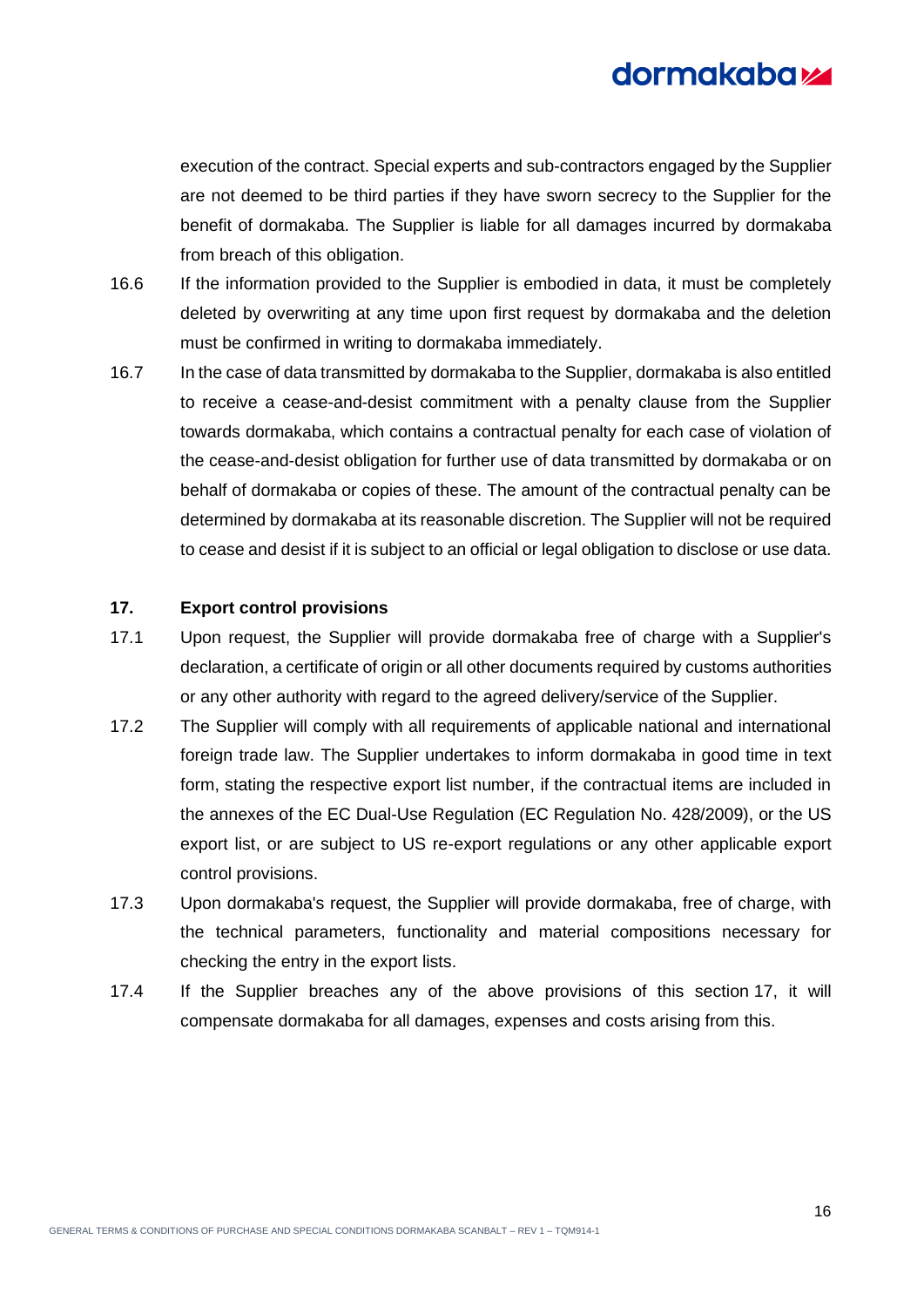#### <span id="page-16-0"></span>**18. Confidentiality**

- 18.1 The parties are required to treat confidentially all confidential information of the other respective party and its Affiliated Enterprises that is made known to it in connection with or while executing the contract, and use it only for the contractually agreed purposes. A party may disclose confidential information to those employees, staff and external advisors who are directly involved in the execution of the contract ("need to know" principle) and who are legally or contractually required – to the extent permitted by law, also for the time after they leave the company – to maintain confidentiality or if the other party has agreed to disclosure. Confidential information within the meaning of this provision will be trade secrets within the meaning of Directive 2016/943 and other confidential information of an economic, legal, financial, technical or fiscal nature which relates to the business activities, customers or employees of the parties and which is designated as such or is by its nature to be regarded as confidential, irrespective of whether and how it is documented or embodied.
- 18.2 The term "confidential information" does not include information which (i) is in the public domain or is or becomes generally accessible (unless this is as a result of an infringement of this agreement by the informed party or one of its representatives); (ii) was already lawfully at the disposal of the informed party without a confidentiality duty before it received the information from the informing party; or (iii) was received by a third party who is entitled to disclose this information without restriction. The existence of one of the above exceptions must be proven by the party seeking to rely on it.
- 18.3 If a party is required by statutory law or an official order to make confidential information of the other party available to a public authority in the aforementioned sense, it will be authorised to do so. The scope of disclosure will be kept as small as possible; the other party will be informed without delay and, if possible, before the information is released to the public authority.
- 18.4 If any confidential information of one party has become known to the other party, it will, after termination of this contract and upon written request and at the discretion of the other party, immediately and at its own expense, surrender or destroy all confidential information (including all embodiments, data carriers and copies) to the other party, to the extent feasible with reasonable effort, and will confirm this to the other party. This does not apply if and to the extent that the party required to release and destroy information has a legal obligation to keep confidential information.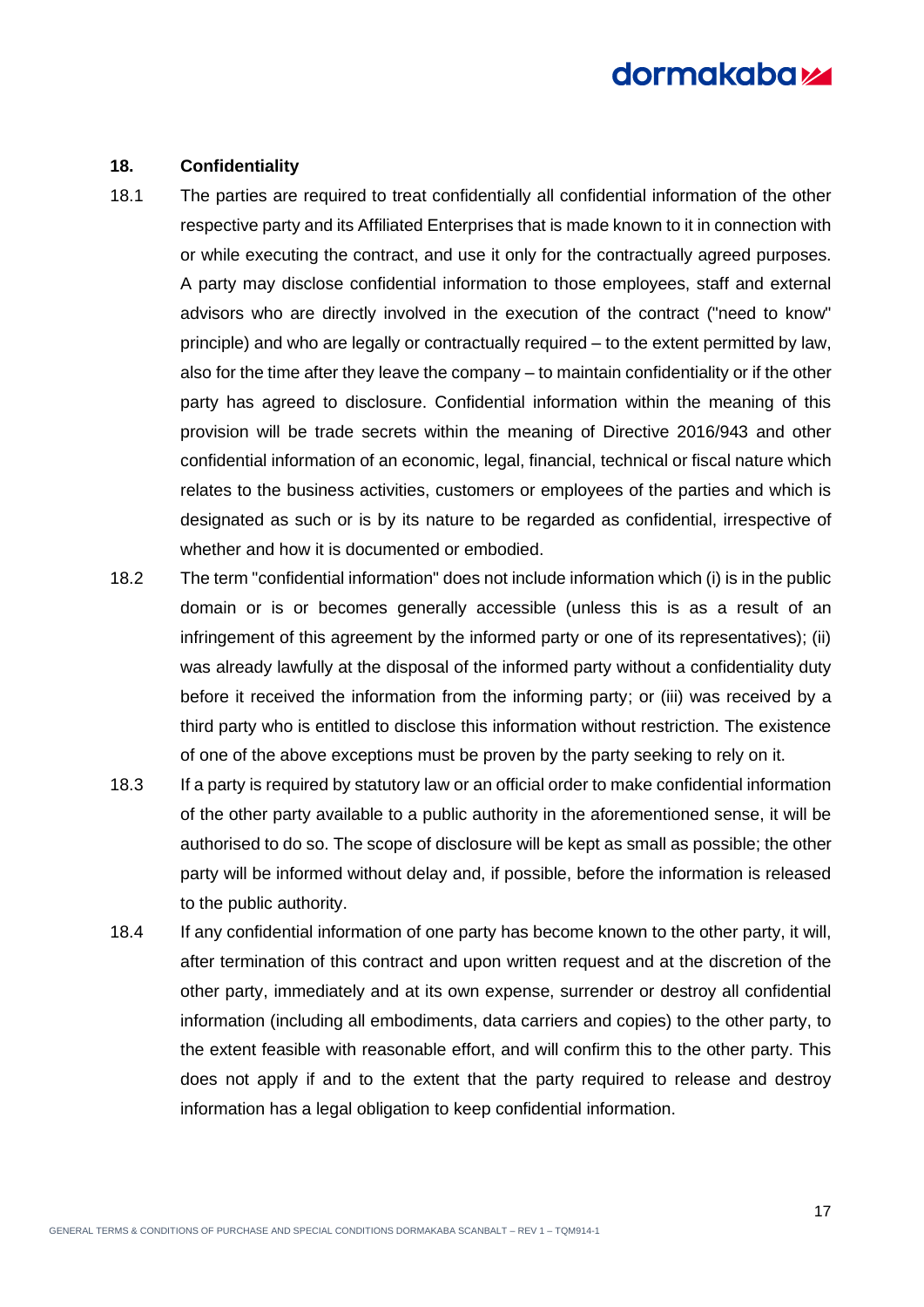

The obligation of confidentiality under this section [18](#page-16-0) will continue to apply for five years after conclusion of the contract.

#### <span id="page-17-0"></span>**19. Force majeure**

- <span id="page-17-2"></span>19.1 In cases of force majeure, for the duration and to the extent of its impact, the party concerned will be exempted from the obligation to deliver or accept. Force majeure is any event beyond the control of the respective party that prevents it from fulfilling its obligations in whole or in part, in particular natural disasters, fire damage, flooding.
- 19.2 Strikes, lockouts and breakdowns of production facilities due to cases other than those mentioned above as well as incorrect or untimely delivery by upstream suppliers will not constitute a case of force majeure.
- 19.3 Supply difficulties and other disruptions in performance on the part of the Supplier's upstream suppliers will only be deemed to be force majeure if the upstream supplier, for its part, is prevented from performing the service incumbent upon it by an event in accordance with section [19.1.](#page-17-2)
- 19.4 The party concerned will notify the other party without delay of the occurrence and of the cessation of force majeure and will use its best efforts to remedy such force majeure and to limit its impacts to the extent possible. This includes the Supplier's duty to procure replacement goods via third parties, this replacement procurement being permissible only after prior approval by dormakaba.
- 19.5 In the event of force majeure, the parties will agree on further action by mutual consent as far as possible. Notwithstanding the foregoing, either party will be entitled to cancel the orders affected by this if the effects of force majeure last for more than two (2) weeks from the agreed delivery date.

### <span id="page-17-1"></span>**20. Data protection**

The Supplier assures that it will observe and comply with all relevant data protection regulations. In particular, in the event that the provision or delivery of the subject matter of the contract by the Supplier involves access to personal data for which dormakaba is the "controller" within the meaning of Article 4 No. 7 GDPR and the Supplier is the "processor" within the meaning of Article 4 No. 8 GDPR, the parties will conclude a data processing agreement within the meaning of Article 28 GDPR.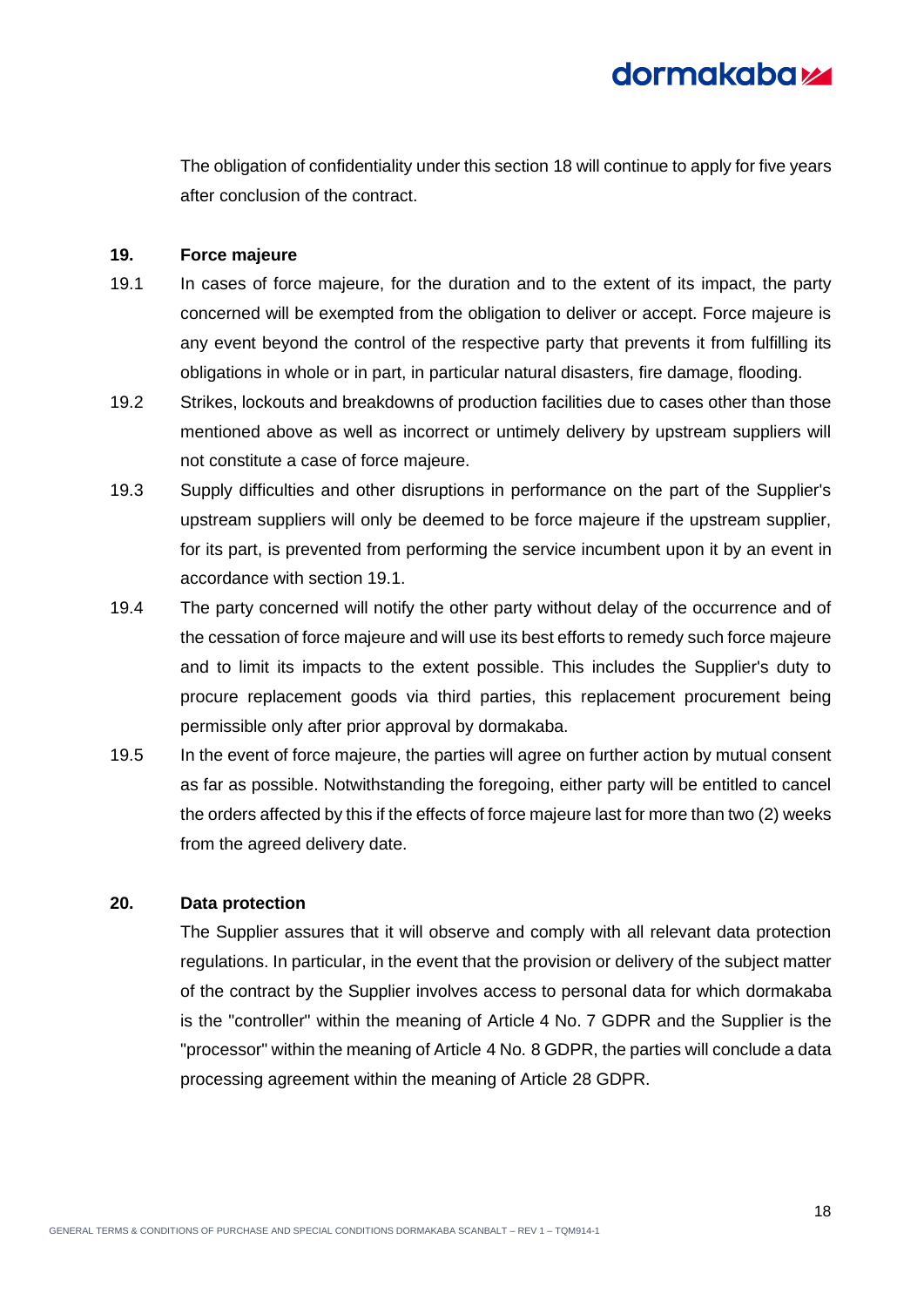

#### <span id="page-18-0"></span>**21. Publication / advertising**

An evaluation or announcement of existing business relations with dormakaba in publications or for advertising purposes is permissible only with the express prior consent of dormakaba.

#### <span id="page-18-1"></span>**22. Termination**

- 22.1 Without prejudice to any remedy dormakaba may have against the Supplier for breach or non-performance under this agreement, dormakaba shall have the right to terminate the agreement with immediate effect:
	- (a) if the Supplier should commit or permit a breach or non-performance of material importance to dormakaba and should fail to remedy such breach or nonperformance within 30 days after receipt of written notice;
	- (b) if the Supplier should commit or permit a breach or non-performance of material importance to dormakaba in relation to dormakaba supplier code or supplier sustainability engagement program; or
	- (c) if the Supplier should enter into liquidation, either voluntary or compulsory, or become insolvent or enter into composition or corporate reorganisation proceedings or if execution be levied on any goods and effects of dormakaba or the Supplier should enter into receivership.
- 22.2 dormakaba shall have the right to terminate this agreement by giving the Supplier not less than 30 days notice in writing if;
	- (a) the ownership or the management of the Supplier is essentially changed;
	- (b) the Supplier disposes a substantial part of its assets; or
	- (c) the Supplier changes the direction of its activities.
- 22.3 Without prejudice to any remedy the Supplier may have against dormakaba for breach or non-performance under this agreement, the Supplier shall have the right to terminate the agreement or any order only for non-payment of the purchase price for supplies which are thirty (30) or more days past due and material in amount, and then only if: (i) Supplier first provides dormakaba written notice specifying the amounts past due (including the relevant order and invoice(s) numbers and dates) and Supplier's intent to terminate the agreement or order (as applicable) if the past due amount is not paid; and (ii) dormakaba, within sixty (60) days of such notice, does not either: (A) pay the past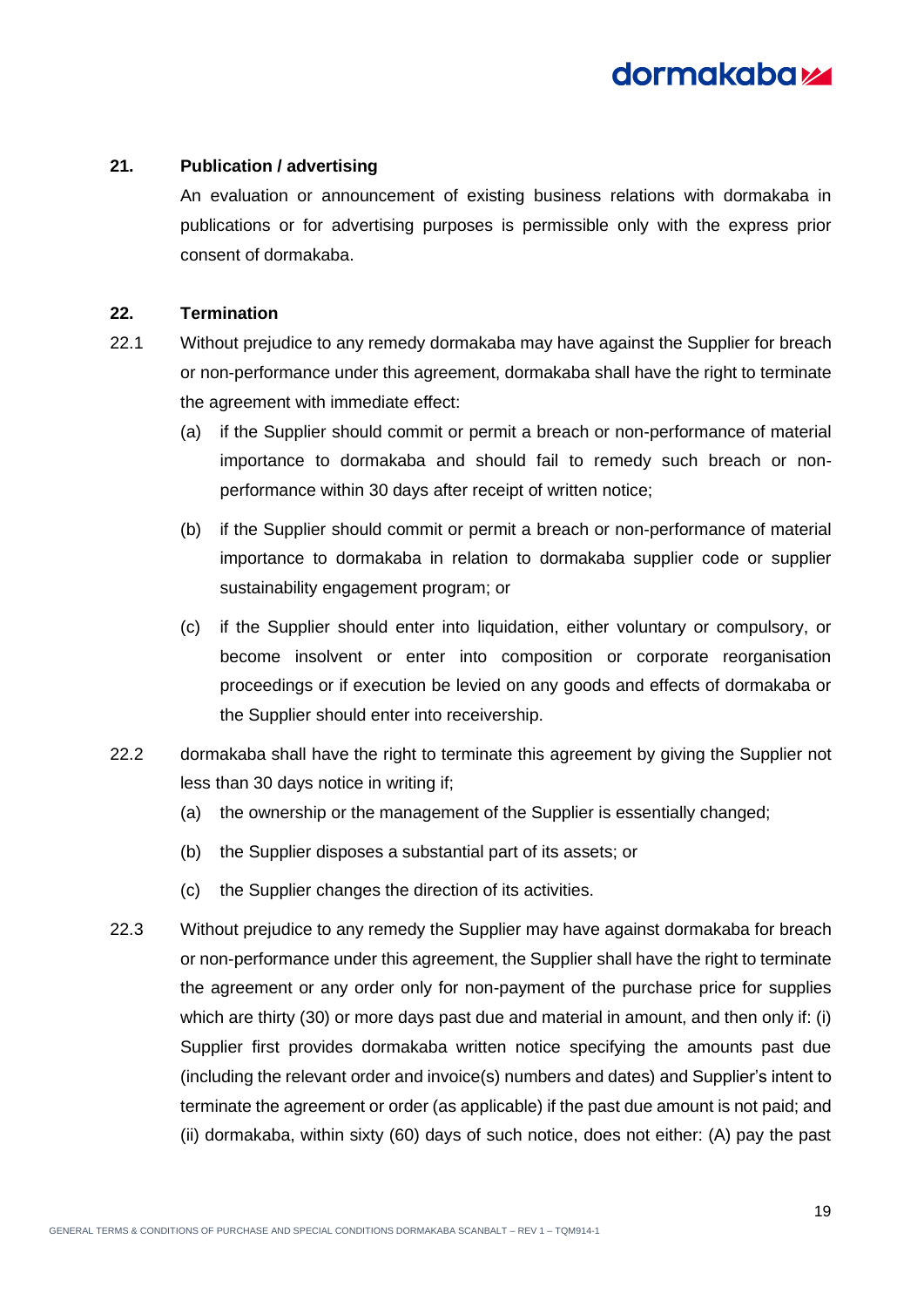due amounts, or (B) notify Supplier that the amounts claimed to be unpaid are disputed by dormakaba. Supplier may not suspend performance of the order for any reason.

- 22.4 The Supplier shall also have the right to terminate the agreement if dormakaba should enter into liquidation, either voluntary or compulsory, or become insolvent or enter into composition or corporate reorganisation proceedings or if dormakaba should enter into receivership.
- 22.5 The Supplier shall during the term of the agreement provide dormakaba with products and services that are competitive in terms of price, quality, delivery and technical function. If dormakaba considers that the Supplier's delivery of one or more products or services is no longer competitive in relation to price, quality, delivery and/or technical function even though the delivered products or services are otherwise in accordance with the terms of the agreement, dormakaba shall supply the Supplier with information supporting its belief. The Supplier and dormakaba shall in good faith discuss how to make the products or services competitive. If the parties are unable to arrive at a mutually acceptable solution within thirty (30) days after dormakaba's notification, then dormakaba shall have the right to terminate the agreement in whole or, at dormakaba's discretion, insofar as it concerns the non-competitive products or services, by giving the Supplier thirty (30) days' notice.
- 22.6 Notice of termination shall be given without undue delay after the circumstance constituting the breach was or should have been known to the aggrieved Party.

### <span id="page-19-0"></span>**23. Place of performance, choice of law, place of jurisdiction**

- 23.1 The place of performance for the respective service or delivery is the agreed place of delivery for deliveries and the agreed place of performance for services. For payments, the registered office of dormakaba is agreed as the place of performance.
- 23.2 Any and all disputes, claims or actions arising out of or related to an order (including these Terms and Conditions of Purchase) or other documents integrated therein) or directly in directly to the commercial relationship between dormakaba and the Supplier, whether arising in contract, tort, or other legal theory, shall be governed by and construed in accordance with the laws of Sweden, excluding its conflict of laws principles providing for the application of the laws of any other jurisdiction.
- 23.3 It is specifically agreed by the Parties, to the fullest extent permitted by applicable law, that the United Nations Convention on Contracts for the International Sale of Goods (CISG) shall not apply.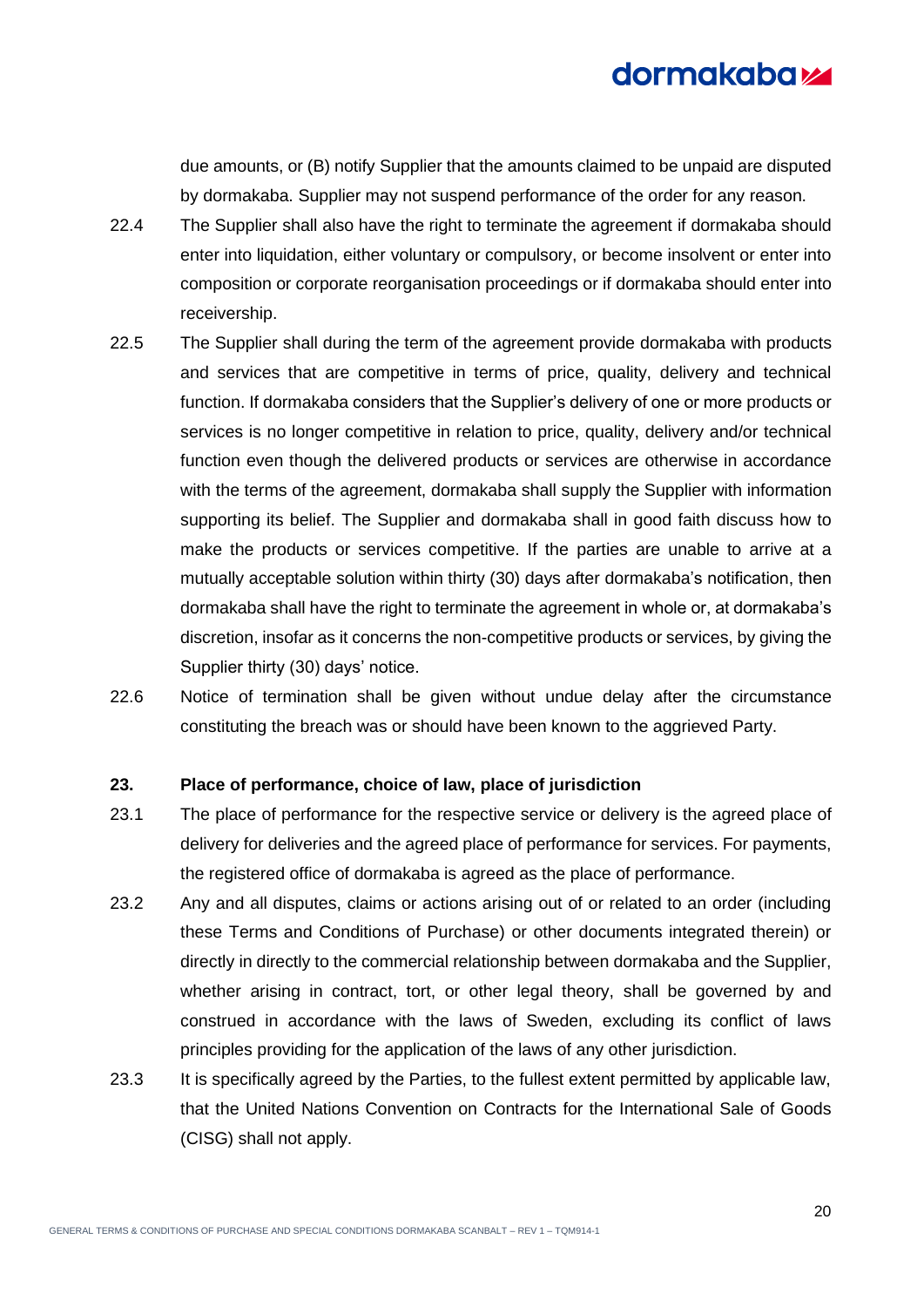- 23.4 Any dispute, controversy or claim arising out of, or in connection with, these Terms and Conditions of Purchase, or the breach, termination or invalidity thereof, or any noncontractual obligations arising out of or in connection with these Terms and Conditions of Purchase, shall be finally settled by arbitration administered by the Arbitration Institute of the Stockholm Chamber of Commerce. The Rules for Expedited Arbitrations of the Arbitration Institute of the Stockholm Chamber of Commerce shall apply, unless the institute – taking into account the complexity of the case, the amount in dispute and other circumstances – determines, in its discretion, that the Arbitration Rules of the Arbitration Institute of the Stockholm Chamber of Commerce shall apply. In the latter case, the institute shall also decide whether the arbitral tribunal shall be composed of one or three arbitrators. All arbitrators shall be appointed by the institute. The seat of arbitration shall be Gothenburg, Sweden. The language of the arbitration shall be English (unless otherwise agreed by the disputing Parties).
- 23.5 All arbitral proceedings conducted pursuant to the clause above, all information disclosed and all documents submitted or issued by or on behalf of any of the disputing Parties or the arbitrators in any such proceedings as well as all decisions and awards made or declared in the course of any such proceedings shall be kept strictly confidential and may not be used for any other purpose than these proceedings or the enforcement of any such decision or award nor be disclosed to any third party without the prior written consent of the Party to which the information relates or, as regards to a decision or award, the prior written consent of all the other disputing Parties.
- 23.6 Any amendment of or addition to the Terms and Conditions of Purchase, including any amendment to the written form requirement, must be made in writing.
- 23.7 All notices (such as setting of a deadline, reminder, declaration of withdrawal) and other communications must be in writing to be valid and will be transmitted in person, by registered mail, by courier, by fax or by means of electronic communication to the respective recipient.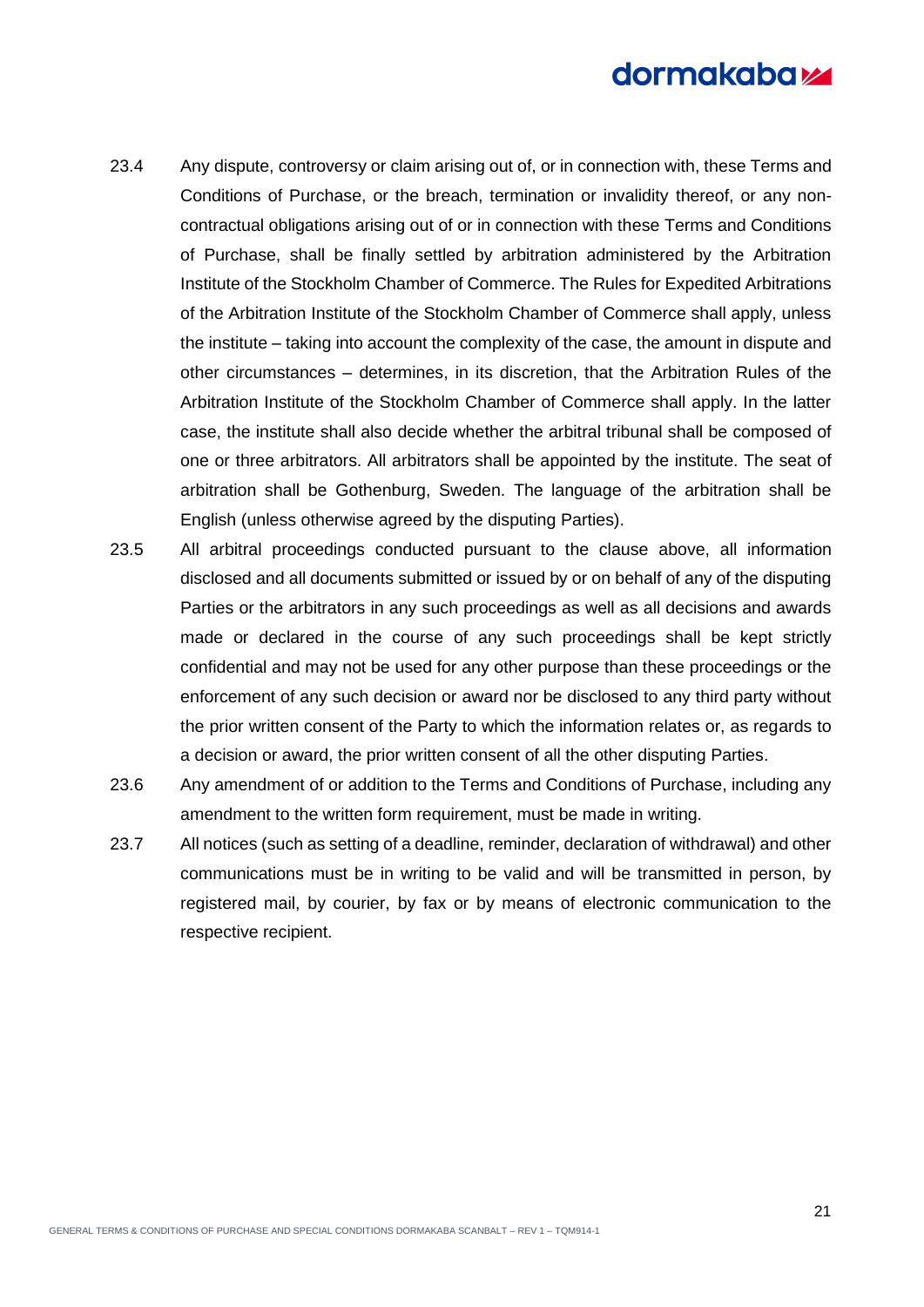

### <span id="page-21-0"></span>**B. Special conditions for contracts for work and services, contracts for work and materials**

### <span id="page-21-1"></span>**1. Scope of application / deviations**

- 1.1 These special conditions will apply in addition to the General Terms and Conditions of Purchase of the companies of the dormakaba Group in the event that a contract for work and services, contract for work and materials or service contract exists.
- 1.2 The receipt of the goods described in the General Terms and Conditions will be replaced by the acceptance of the goods in the case of a contract for work and services or a contract for work and materials and by the provision of services in the case of a service agreement.

#### <span id="page-21-2"></span>**2. Services**

- 2.1 In execution of and on the basis of these special terms and conditions, the parties will conclude individual contracts for the performance of the services (in the following referred to as "**Individual Contracts**").
- 2.2 For the provision of the contractual services, dormakaba will pay the Supplier the remuneration agreed in the respective Individual Contract.
- 2.3 If the Individual Contract provides for an effort-based remuneration, the following applies:
	- dormakaba will pay the Supplier the agreed remuneration for each actual working day worked (net working time of at least eight hours; travel time, breaks, etc. are not considered to be working hours): The smallest chargeable unit is agreed to be one hour (= 1/8 person day). The payment obligation exists only against corresponding proof of performance, stating the activities carried out, which must be approved by the responsible contact person at dormakaba.
	- Irrespective of the Supplier's actual effort, dormakaba will be required at most to pay the maximum price stipulated in the Individual Contract. If such a maximum amount is not expressly stipulated, the amount stated in the expenditure and cost estimate of the respective Individual Contract may be exceeded by no more than 10%. Expenditure incurred in excess of this will not be subject to remuneration.
- 2.4 In addition to the remuneration, no costs, expenses or travel expenses will be reimbursed to the Supplier, unless otherwise expressly agreed. Furthermore, in the absence of any express agreement to the contrary, the Supplier will not be entitled to any additional remuneration for any work performed in the evening or at night or on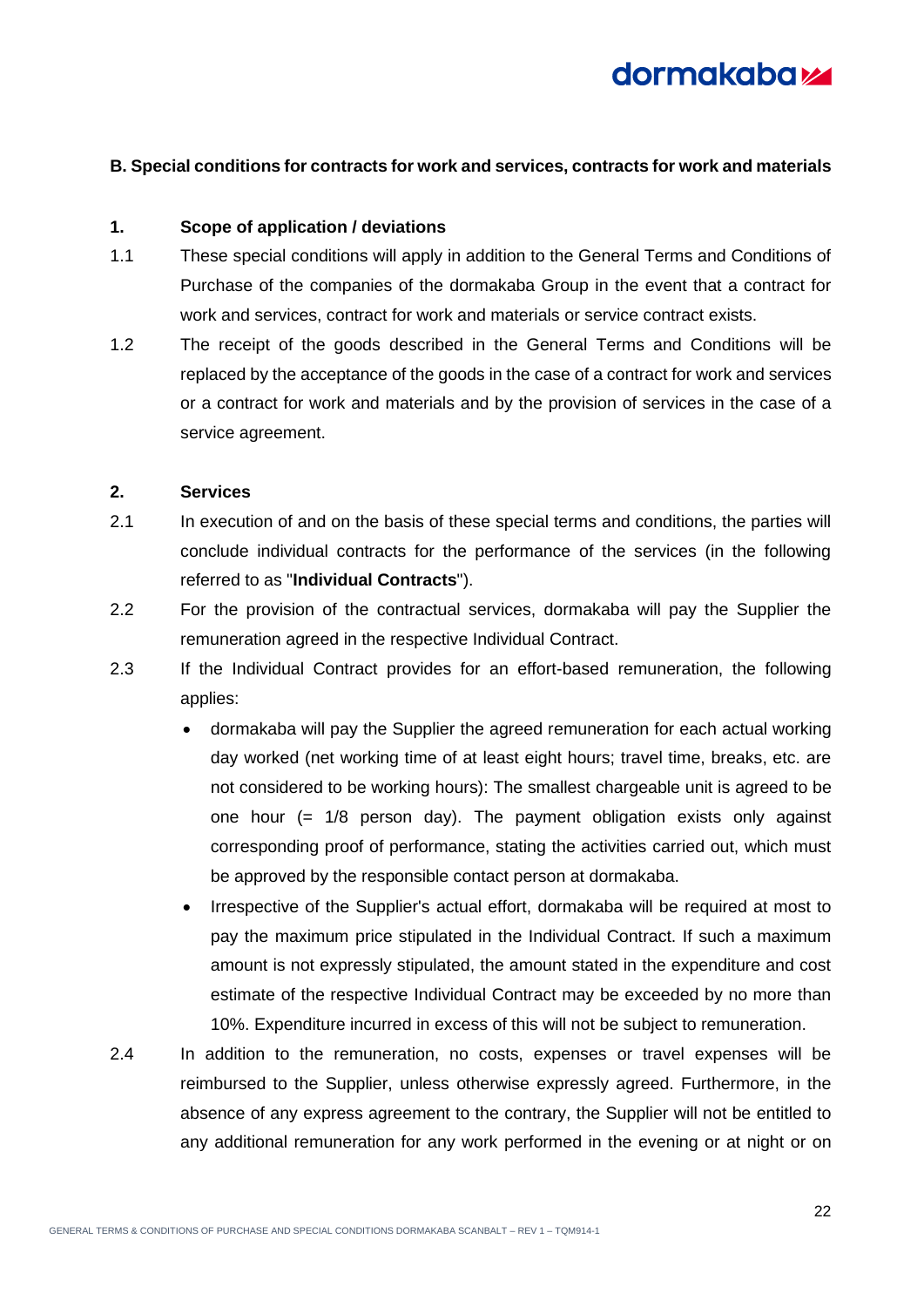

Saturdays, Sundays or public holidays, unless dormakaba expressly wishes the work to be performed in the evening or at night or on Saturdays, Sundays or public holidays.

### <span id="page-22-0"></span>**3. Changes to services**

- 3.1 The Supplier will notify dormakaba immediately in writing of any change or extension of the scope of the contract. The changes or extensions become legally effective only with the express consent of dormakaba. If the Supplier changes or extends its service or delivery without prior express consent, the Supplier will compensate dormakaba for all damages or expenses arising from this.
- 3.2 Change requests from dormakaba must be checked by the Supplier within ten working days for possible consequences and the result of this check must be communicated to dormakaba in writing. Effects on costs as well as on the time and date schedule are to be indicated here in particular. If dormakaba decides to implement the changes, the contracting parties will adjust the Individual Contract accordingly in writing.

### <span id="page-22-1"></span>**4. Objection notification**

The Supplier is required to notify dormakaba without delay in writing of any objections against the intended type of execution or against the service of other entrepreneurs.

### <span id="page-22-2"></span>**5. Exchange of personnel**

- <span id="page-22-4"></span>5.1 dormakaba is entitled to demand the exchange of one employee for another for good cause (e.g. professional unsuitability to perform the service owed, violation of safety regulations, violation of environmental protection regulations). In this case, the Supplier undertakes to provide qualified replacement without delay. This does not affect the agreed deadlines.
- 5.2 The exchange of personnel by the Supplier requires the prior written consent of dormakaba.
- 5.3 All costs associated with an exchange of personnel as mentioned in section [5.1](#page-6-1)[5.1](#page-22-4) are borne by the Supplier.
- 5.4 For an appropriate training period, the Supplier will not charge any costs for the new employee in the event of an exchange of personnel according to section [5.1.](#page-22-4)

### <span id="page-22-3"></span>**6. Entering the works premises**

6.1 Entry to the dormakaba works premises must be reported to the doorman in good time.